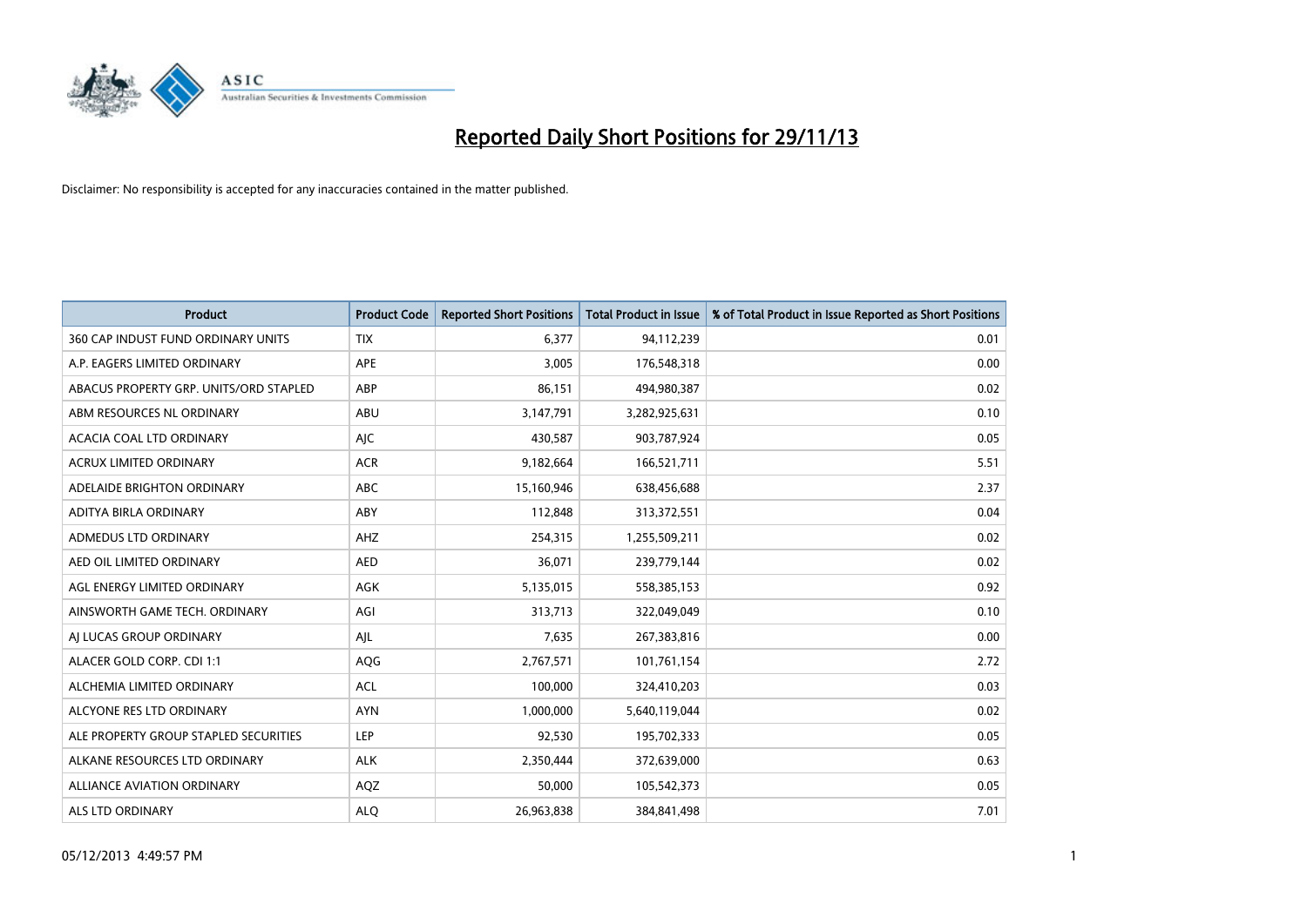

| <b>Product</b>                          | <b>Product Code</b> | <b>Reported Short Positions</b> | <b>Total Product in Issue</b> | % of Total Product in Issue Reported as Short Positions |
|-----------------------------------------|---------------------|---------------------------------|-------------------------------|---------------------------------------------------------|
| ALTIUM LIMITED ORDINARY                 | <b>ALU</b>          | 22,450                          | 112,857,012                   | 0.02                                                    |
| ALTONA MINING LTD ORDINARY              | <b>AOH</b>          | 481,533                         | 532,234,704                   | 0.09                                                    |
| ALUMINA LIMITED ORDINARY                | <b>AWC</b>          | 175,018,099                     | 2,806,225,615                 | 6.24                                                    |
| AMALGAMATED HOLDINGS ORDINARY           | AHD                 | 19,480                          | 157,809,687                   | 0.01                                                    |
| AMCOM TELECOMM, ORDINARY                | AMM                 | 1,185,658                       | 244,557,101                   | 0.48                                                    |
| AMCOR LIMITED ORDINARY                  | AMC                 | 3,645,300                       | 1,206,684,923                 | 0.30                                                    |
| AMP LIMITED ORDINARY                    | AMP                 | 27,759,308                      | 2,957,737,964                 | 0.94                                                    |
| AMPELLA MINING ORDINARY                 | AMX                 | 340,644                         | 248,000,493                   | 0.14                                                    |
| ANSELL LIMITED ORDINARY                 | <b>ANN</b>          | 7,698,229                       | 130,648,660                   | 5.89                                                    |
| ANTARES ENERGY LTD ORDINARY             | AZZ                 | 185,362                         | 255,000,000                   | 0.07                                                    |
| ANZ BANKING GRP LTD ORDINARY            | ANZ                 | 8,827,144                       | 2,743,688,862                 | 0.32                                                    |
| APA GROUP STAPLED SECURITIES            | APA                 | 13,467,833                      | 835,750,807                   | 1.61                                                    |
| APN NEWS & MEDIA ORDINARY               | <b>APN</b>          | 15,694,217                      | 661,526,586                   | 2.37                                                    |
| AQUARIUS PLATINUM. ORDINARY             | AQP                 | 6,829,113                       | 486,851,336                   | 1.40                                                    |
| AQUILA RESOURCES ORDINARY               | <b>AQA</b>          | 13,743,212                      | 411,804,442                   | 3.34                                                    |
| ARAFURA RESOURCE LTD ORDINARY           | ARU                 | 46,367                          | 441,270,644                   | 0.01                                                    |
| ARB CORPORATION ORDINARY                | ARP                 | 1,531,344                       | 72,481,302                    | 2.11                                                    |
| ARDENT LEISURE GROUP STAPLED SECURITIES | AAD                 | 2,122,652                       | 405,055,708                   | 0.52                                                    |
| ARENA REIT ORDINARY UNITS               | <b>ARF</b>          | 5,161                           | 206,342,963                   | 0.00                                                    |
| ARISTOCRAT LEISURE ORDINARY             | ALL                 | 9,260,634                       | 551,418,047                   | 1.68                                                    |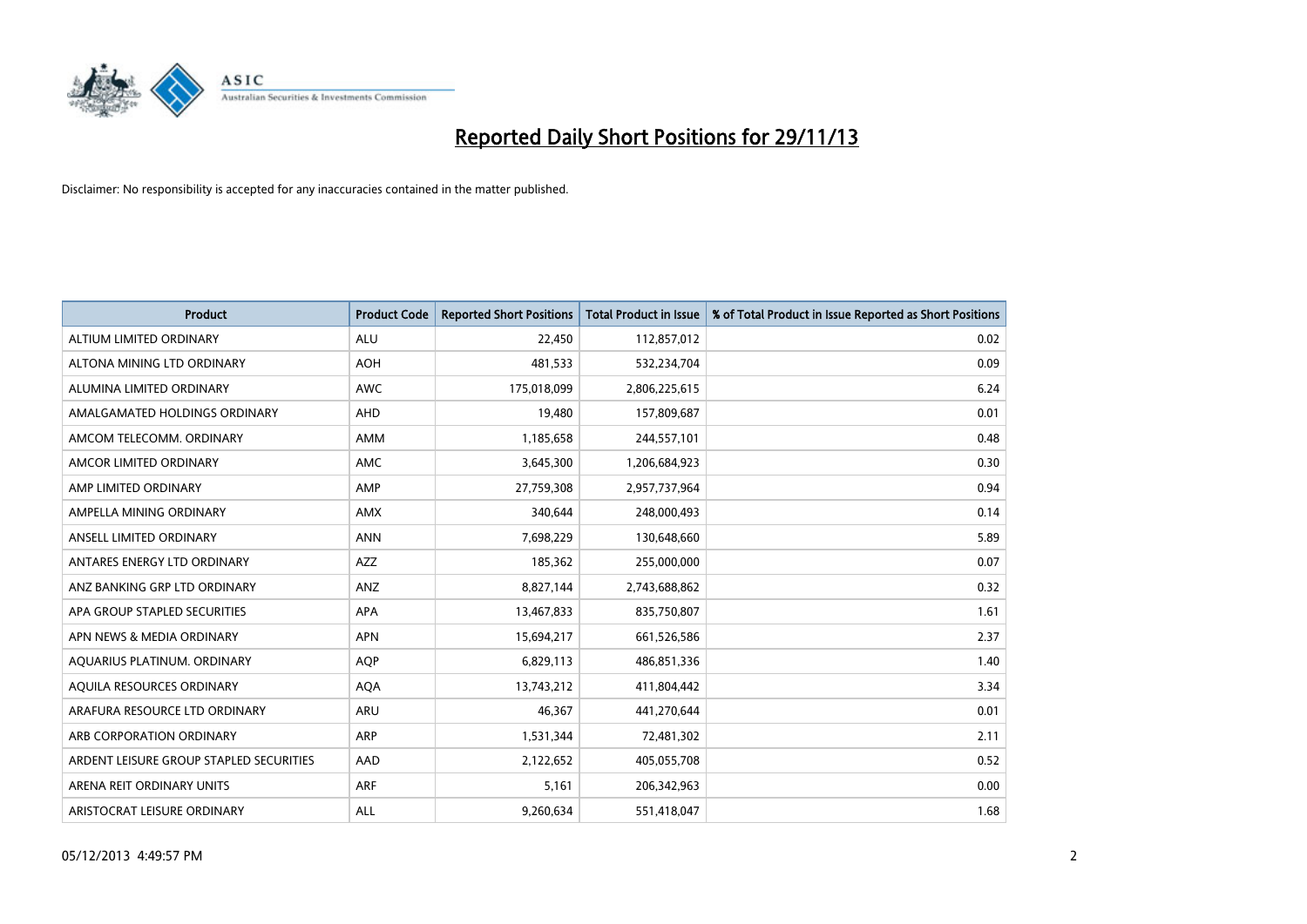

| Product                                   | <b>Product Code</b> | <b>Reported Short Positions</b> | <b>Total Product in Issue</b> | % of Total Product in Issue Reported as Short Positions |
|-------------------------------------------|---------------------|---------------------------------|-------------------------------|---------------------------------------------------------|
| ARRIUM LTD ORDINARY                       | ARI                 | 22,652,593                      | 1,361,469,008                 | 1.66                                                    |
| ASCIANO LIMITED ORDINARY                  | <b>AIO</b>          | 8,733,645                       | 975,385,664                   | 0.90                                                    |
| ASG GROUP LIMITED ORDINARY                | <b>ASZ</b>          | 1,360,704                       | 206,720,839                   | 0.66                                                    |
| ASPEN GROUP ORD/UNITS STAPLED             | APZ                 | 16,709                          | 119,946,366                   | 0.01                                                    |
| ASTRO JAP PROP GROUP STAPLED US PROHIBIT. | AJA                 | 32,406                          | 67,211,752                    | 0.05                                                    |
| ASX LIMITED ORDINARY                      | ASX                 | 3,196,222                       | 193,595,162                   | 1.65                                                    |
| ATLANTIC LIMITED ORDINARY                 | ATI                 | 50,000                          | 154,757,339                   | 0.03                                                    |
| ATLAS IRON LIMITED ORDINARY               | <b>AGO</b>          | 68,252,720                      | 915,496,158                   | 7.46                                                    |
| AUCKLAND INTERNATION ORDINARY             | AIA                 | 5,077                           | 1,322,564,489                 | 0.00                                                    |
| <b>AURIZON HOLDINGS LTD ORDINARY</b>      | <b>AZI</b>          | 12,634,092                      | 2,137,284,503                 | 0.59                                                    |
| AURORA OIL & GAS ORDINARY                 | <b>AUT</b>          | 7,907,059                       | 448,785,778                   | 1.76                                                    |
| <b>AUSDRILL LIMITED ORDINARY</b>          | ASL                 | 23,694,507                      | 312,277,224                   | 7.59                                                    |
| AUSENCO LIMITED ORDINARY                  | AAX                 | 1,527,035                       | 123,527,574                   | 1.24                                                    |
| <b>AUSTAL LIMITED ORDINARY</b>            | ASB                 | 494,954                         | 346,379,377                   | 0.14                                                    |
| AUSTIN ENGINEERING ORDINARY               | ANG                 | 459,951                         | 73,164,403                    | 0.63                                                    |
| AUSTRALAND PROPERTY STAPLED SECURITY      | <b>ALZ</b>          | 2,633,151                       | 578,324,670                   | 0.46                                                    |
| AUSTRALIAN AGRICULT. ORDINARY             | AAC                 | 4,489,091                       | 532,294,404                   | 0.84                                                    |
| AUSTRALIAN EDUCATION UNITS                | <b>AEU</b>          | 13,974                          | 194,690,418                   | 0.01                                                    |
| AUSTRALIAN INFR LTD ORDINARY              | <b>AIX</b>          | 3,571,921                       | 620,733,944                   | 0.58                                                    |
| AUSTRALIAN PHARM. ORDINARY                | API                 | 5,278,059                       | 488,115,883                   | 1.08                                                    |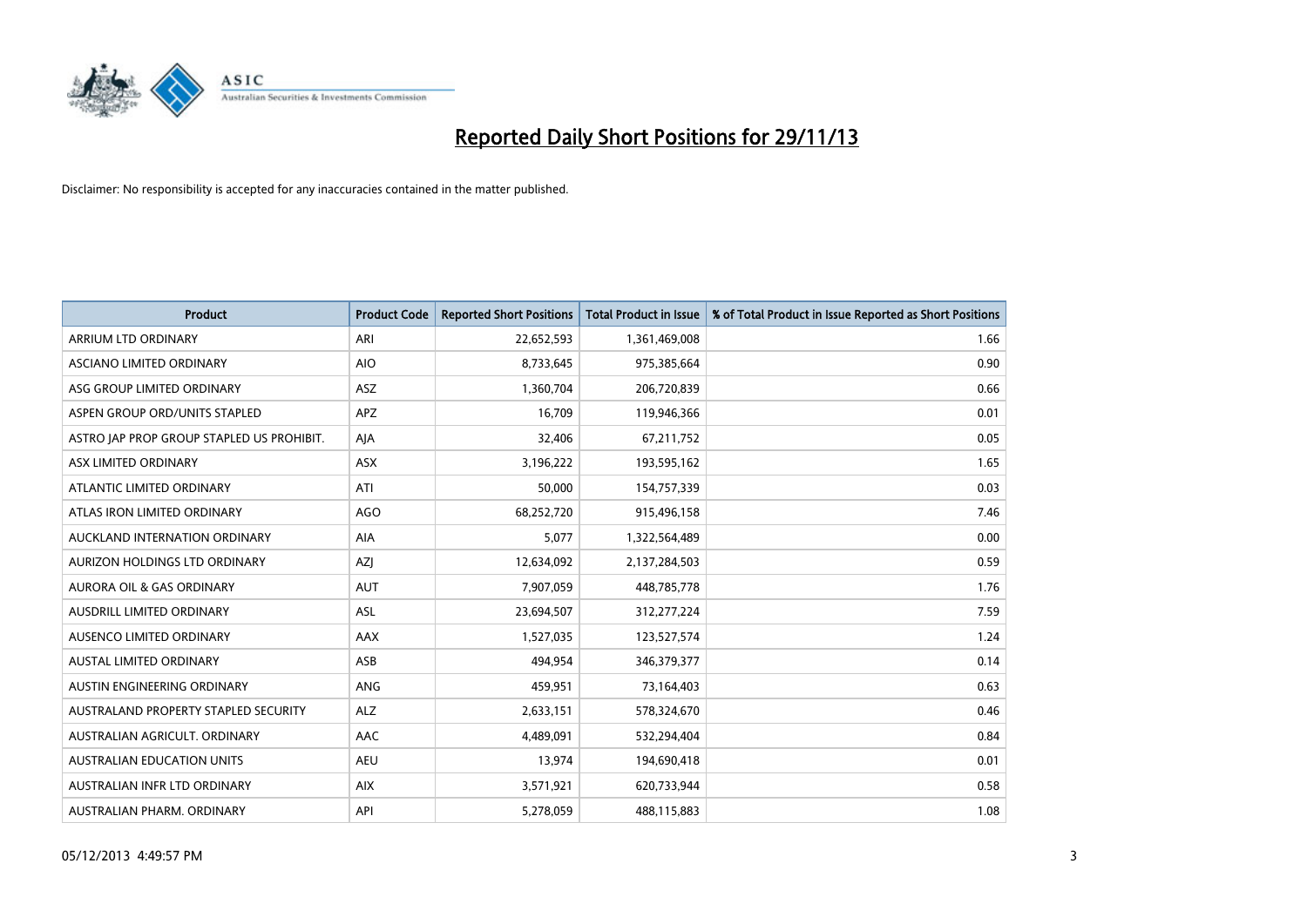

| <b>Product</b>                       | <b>Product Code</b> | <b>Reported Short Positions</b> | <b>Total Product in Issue</b> | % of Total Product in Issue Reported as Short Positions |
|--------------------------------------|---------------------|---------------------------------|-------------------------------|---------------------------------------------------------|
| AUTOMOTIVE HOLDINGS ORDINARY         | AHE                 | 318,100                         | 260,579,682                   | 0.12                                                    |
| AVJENNINGS LIMITED ORDINARY          | <b>AVJ</b>          | 69,999                          | 384,423,851                   | 0.02                                                    |
| AWE LIMITED ORDINARY                 | <b>AWE</b>          | 951,067                         | 522,116,985                   | 0.18                                                    |
| BANDANNA ENERGY ORDINARY             | <b>BND</b>          | 19,127,465                      | 528,481,199                   | 3.62                                                    |
| BANK OF QUEENSLAND. ORDINARY         | <b>BOQ</b>          | 6,994,107                       | 319,809,993                   | 2.19                                                    |
| <b>BASE RES LIMITED ORDINARY</b>     | <b>BSE</b>          | 6,658,655                       | 561,840,029                   | 1.19                                                    |
| BATHURST RES NZ LTD ORDINARY         | <b>BRL</b>          | 19,775,738                      | 821,457,725                   | 2.41                                                    |
| BC IRON LIMITED ORDINARY             | <b>BCI</b>          | 21,173                          | 123,878,630                   | 0.02                                                    |
| BEACH ENERGY LIMITED ORDINARY        | <b>BPT</b>          | 19,821,630                      | 1,277,958,962                 | 1.55                                                    |
| BEADELL RESOURCE LTD ORDINARY        | <b>BDR</b>          | 34,259,204                      | 790,727,280                   | 4.33                                                    |
| BEGA CHEESE LTD ORDINARY             | <b>BGA</b>          | 608,890                         | 151,909,385                   | 0.40                                                    |
| BENDIGO AND ADELAIDE ORDINARY        | <b>BEN</b>          | 12,341,888                      | 409,961,672                   | 3.01                                                    |
| BENTHAM IMF LTD ORDINARY             | <b>IMF</b>          | 5,928,531                       | 154,895,968                   | 3.83                                                    |
| BERKELEY RESOURCES ORDINARY          | <b>BKY</b>          | 89,341                          | 179,393,323                   | 0.05                                                    |
| BETASHARES ASX RES ETF UNITS         | <b>ORE</b>          | 809,000                         | 3,020,814                     | 26.78                                                   |
| <b>BHP BILLITON LIMITED ORDINARY</b> | <b>BHP</b>          | 6,181,601                       | 3,211,691,105                 | 0.19                                                    |
| <b>BILLABONG ORDINARY</b>            | <b>BBG</b>          | 14,072,114                      | 478,944,292                   | 2.94                                                    |
| <b>BIONOMICS LIMITED ORDINARY</b>    | <b>BNO</b>          | 197,819                         | 412,155,924                   | 0.05                                                    |
| BIRIMIAN GOLD LTD ORDINARY           | <b>BGS</b>          | 9,099                           | 724,981,654                   | 0.00                                                    |
| BLACKMORES LIMITED ORDINARY          | <b>BKL</b>          | 18,151                          | 17,046,024                    | 0.11                                                    |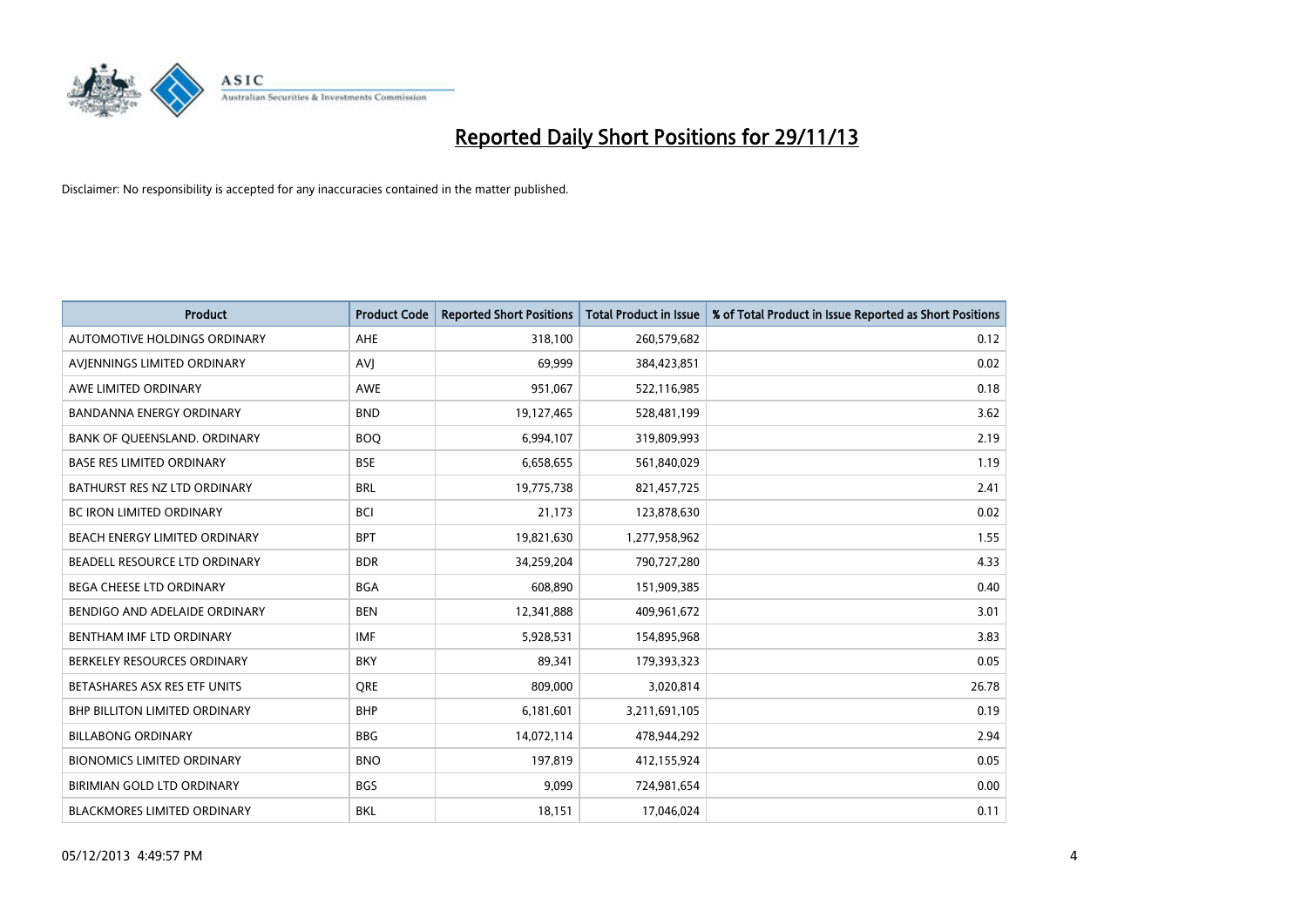

| <b>Product</b>                                | <b>Product Code</b> | <b>Reported Short Positions</b> | <b>Total Product in Issue</b> | % of Total Product in Issue Reported as Short Positions |
|-----------------------------------------------|---------------------|---------------------------------|-------------------------------|---------------------------------------------------------|
| <b>BLACKTHORN RESOURCES ORD US PROHIBITED</b> | <b>BTR</b>          | 872,709                         | 164,285,950                   | 0.53                                                    |
| BLUESCOPE STEEL LTD ORDINARY                  | <b>BSL</b>          | 7,236,645                       | 558,733,728                   | 1.30                                                    |
| <b>BOART LONGYEAR ORDINARY</b>                | <b>BLY</b>          | 39,101,608                      | 461,163,412                   | 8.48                                                    |
| <b>BOOM LOGISTICS ORDINARY</b>                | <b>BOL</b>          | 99,999                          | 474,868,764                   | 0.02                                                    |
| <b>BORAL LIMITED, ORDINARY</b>                | <b>BLD</b>          | 47,605,452                      | 778,739,826                   | 6.11                                                    |
| <b>BRADKEN LIMITED ORDINARY</b>               | <b>BKN</b>          | 20,425,348                      | 169,240,662                   | 12.07                                                   |
| <b>BRAMBLES LIMITED ORDINARY</b>              | <b>BXB</b>          | 2,222,485                       | 1,560,406,793                 | 0.14                                                    |
| BREVILLE GROUP LTD ORDINARY                   | <b>BRG</b>          | 2,587,348                       | 130,095,322                   | 1.99                                                    |
| <b>BRICKWORKS LIMITED ORDINARY</b>            | <b>BKW</b>          | 121,067                         | 148,038,996                   | 0.08                                                    |
| BT INVESTMENT MNGMNT ORDINARY                 | <b>BTT</b>          | 1,032                           | 279,182,538                   | 0.00                                                    |
| <b>BUCCANEER ENERGY LTD ORDINARY</b>          | <b>BCC</b>          | 1,500,000                       | 2,398,671,956                 | 0.06                                                    |
| <b>BURU ENERGY ORDINARY</b>                   | <b>BRU</b>          | 13,900,119                      | 298,365,707                   | 4.66                                                    |
| <b>BWP TRUST ORDINARY UNITS</b>               | <b>BWP</b>          | 2,571,926                       | 627,165,919                   | 0.41                                                    |
| <b>CABCHARGE AUSTRALIA ORDINARY</b>           | CAB                 | 16,185,581                      | 120,430,683                   | 13.44                                                   |
| CALTEX AUSTRALIA ORDINARY                     | <b>CTX</b>          | 1,708,102                       | 270,000,000                   | 0.63                                                    |
| CAPE LAMBERT RES LTD ORDINARY                 | <b>CFE</b>          | 19,764                          | 675,809,769                   | 0.00                                                    |
| CARABELLA RES LTD ORDINARY                    | <b>CLR</b>          | 100,000                         | 158,236,547                   | 0.06                                                    |
| <b>CARBON ENERGY ORDINARY</b>                 | <b>CNX</b>          | 6,799                           | 1,150,931,288                 | 0.00                                                    |
| <b>CARDNO LIMITED ORDINARY</b>                | CDD                 | 6,797,781                       | 145,507,042                   | 4.67                                                    |
| <b>CARINDALE PROPERTY UNIT</b>                | <b>CDP</b>          | 1                               | 70,000,000                    | 0.00                                                    |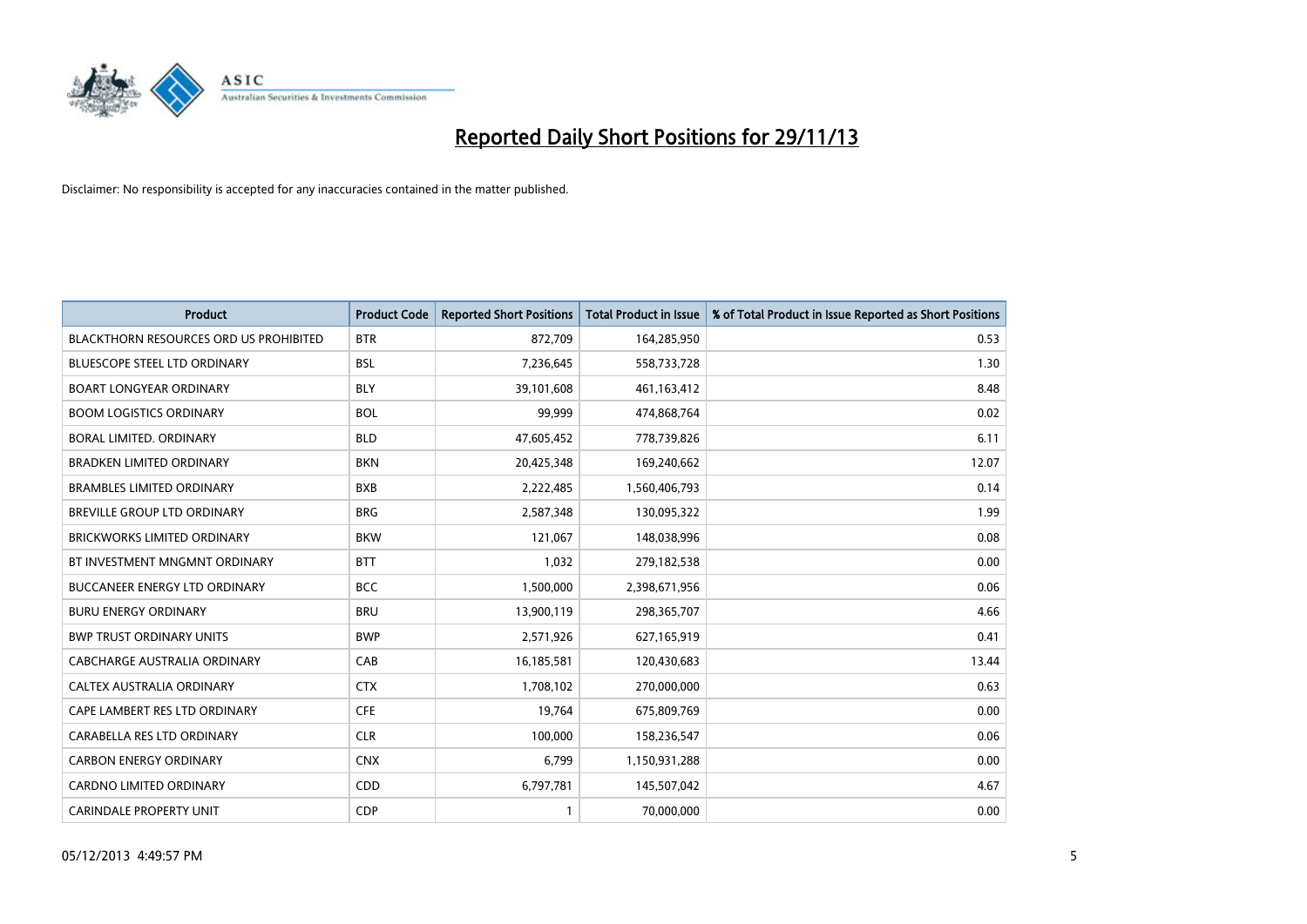

| <b>Product</b>                          | <b>Product Code</b> | <b>Reported Short Positions</b> | <b>Total Product in Issue</b> | % of Total Product in Issue Reported as Short Positions |
|-----------------------------------------|---------------------|---------------------------------|-------------------------------|---------------------------------------------------------|
| CARNARVON PETROLEUM ORDINARY            | <b>CVN</b>          | 734                             | 937,796,875                   | 0.00                                                    |
| CARSALES.COM LTD ORDINARY               | <b>CRZ</b>          | 3,792,518                       | 237,763,965                   | 1.60                                                    |
| CASH CONVERTERS ORDINARY                | <b>CCV</b>          | 6,632,212                       | 426,302,767                   | 1.56                                                    |
| CEDAR WOODS PROP. ORDINARY              | <b>CWP</b>          | 2,011                           | 73,732,683                    | 0.00                                                    |
| CENTRAL PETROLEUM ORDINARY              | <b>CTP</b>          | 445,941                         | 309,218,273                   | 0.14                                                    |
| <b>CERAMIC FUEL CELLS ORDINARY</b>      | <b>CFU</b>          | 1,024,507                       | 1,601,287,414                 | 0.06                                                    |
| CFS RETAIL TRUST GRP STAPLED SECURITIES | <b>CFX</b>          | 74,010,054                      | 2,858,286,690                 | 2.59                                                    |
| CHALLENGER DIV.PRO. STAPLED UNITS       | <b>CDI</b>          | 38,221                          | 214,101,013                   | 0.02                                                    |
| <b>CHALLENGER LIMITED ORDINARY</b>      | <b>CGF</b>          | 903,620                         | 530,862,585                   | 0.17                                                    |
| CHARTER HALL GROUP STAPLED US PROHIBIT. | <b>CHC</b>          | 327,850                         | 309,118,171                   | 0.11                                                    |
| <b>CHARTER HALL RETAIL UNITS</b>        | <b>CQR</b>          | 10,635,714                      | 362,896,512                   | 2.93                                                    |
| <b>CHORUS LIMITED ORDINARY</b>          | <b>CNU</b>          | 51,716                          | 396,369,767                   | 0.01                                                    |
| CITIGOLD CORP LTD ORDINARY              | <b>CTO</b>          | 153,427                         | 1,352,907,765                 | 0.01                                                    |
| <b>CLOUGH LIMITED ORDINARY</b>          | <b>CLO</b>          | 38,380                          | 777,630,554                   | 0.00                                                    |
| COAL OF AFRICA LTD ORDINARY             | <b>CZA</b>          | 426                             | 1,048,368,613                 | 0.00                                                    |
| COALSPUR MINES LTD ORDINARY             | <b>CPL</b>          | 7,470,755                       | 641,394,435                   | 1.16                                                    |
| COCA-COLA AMATIL ORDINARY               | <b>CCL</b>          | 17,112,495                      | 763,590,249                   | 2.24                                                    |
| COCHLEAR LIMITED ORDINARY               | <b>COH</b>          | 9,163,349                       | 57,062,020                    | 16.06                                                   |
| <b>COCKATOO COAL ORDINARY</b>           | <b>COK</b>          | 15,291,271                      | 886,294,158                   | 1.73                                                    |
| CODAN LIMITED ORDINARY                  | <b>CDA</b>          | 776,293                         | 176,969,924                   | 0.44                                                    |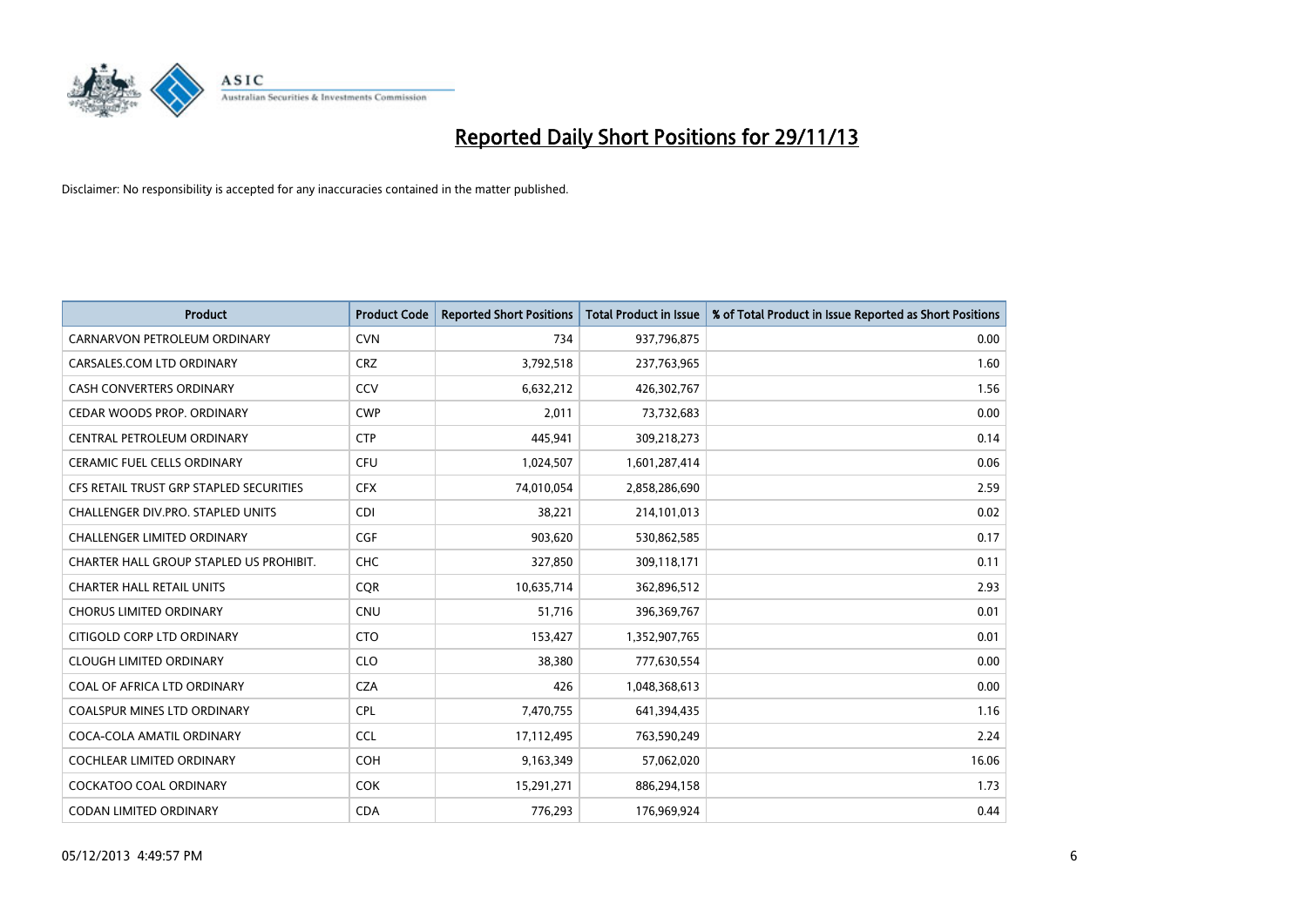

| Product                                 | <b>Product Code</b> | <b>Reported Short Positions</b> | <b>Total Product in Issue</b> | % of Total Product in Issue Reported as Short Positions |
|-----------------------------------------|---------------------|---------------------------------|-------------------------------|---------------------------------------------------------|
| COFFEY INTERNATIONAL ORDINARY           | <b>COF</b>          | 18,921                          | 255,833,165                   | 0.01                                                    |
| <b>COKAL LTD ORDINARY</b>               | <b>CKA</b>          | 103,470                         | 471,103,926                   | 0.02                                                    |
| <b>COLLECTION HOUSE ORDINARY</b>        | <b>CLH</b>          | 1,134,369                       | 128,969,148                   | 0.88                                                    |
| COMMONWEALTH BANK, ORDINARY             | <b>CBA</b>          | 5,484,994                       | 1,611,928,836                 | 0.34                                                    |
| <b>COMMONWEALTH PROP ORDINARY UNITS</b> | <b>CPA</b>          | 16,060,414                      | 2,347,003,413                 | 0.68                                                    |
| <b>COMPASS RESOURCES ORDINARY</b>       | <b>CMR</b>          | 7,472                           | 1,403,744,100                 | 0.00                                                    |
| <b>COMPUTERSHARE LTD ORDINARY</b>       | <b>CPU</b>          | 11,650,827                      | 556,203,079                   | 2.09                                                    |
| <b>COOPER ENERGY LTD ORDINARY</b>       | <b>COE</b>          | 463,558                         | 329,235,509                   | 0.14                                                    |
| CORP TRAVEL LIMITED ORDINARY            | <b>CTD</b>          | 366,808                         | 78,246,245                    | 0.47                                                    |
| CORP TRAVEL LIMITED RIGHTS 09-JAN-14    | <b>CTDR</b>         | 3,311                           | 11,592,036                    | 0.03                                                    |
| <b>CREDIT CORP GROUP ORDINARY</b>       | <b>CCP</b>          | 19,235                          | 46,131,882                    | 0.04                                                    |
| <b>CROMWELL PROP STAPLED SECURITIES</b> | <b>CMW</b>          | 14,320,712                      | 1,721,483,143                 | 0.83                                                    |
| <b>CROWE HORWATH AUS ORDINARY</b>       | <b>CRH</b>          | 743,510                         | 273,005,429                   | 0.27                                                    |
| <b>CROWN RESORTS LTD ORDINARY</b>       | <b>CWN</b>          | 1,168,316                       | 728,394,185                   | 0.16                                                    |
| <b>CSG LIMITED ORDINARY</b>             | CSV                 | 53,995                          | 278,973,075                   | 0.02                                                    |
| <b>CSL LIMITED ORDINARY</b>             | <b>CSL</b>          | 708,469                         | 486,860,673                   | 0.15                                                    |
| <b>CSR LIMITED ORDINARY</b>             | <b>CSR</b>          | 29,746,872                      | 506,000,315                   | 5.88                                                    |
| <b>CUDECO LIMITED ORDINARY</b>          | <b>CDU</b>          | 9,498,264                       | 205,017,174                   | 4.63                                                    |
| <b>CUDECO LIMITED RIGHTS 04-DEC-13</b>  | <b>CDUR</b>         | 808,733                         | 34,169,529                    | 2.37                                                    |
| DART ENERGY LTD ORDINARY                | <b>DTE</b>          | 6,176,065                       | 1,108,251,519                 | 0.56                                                    |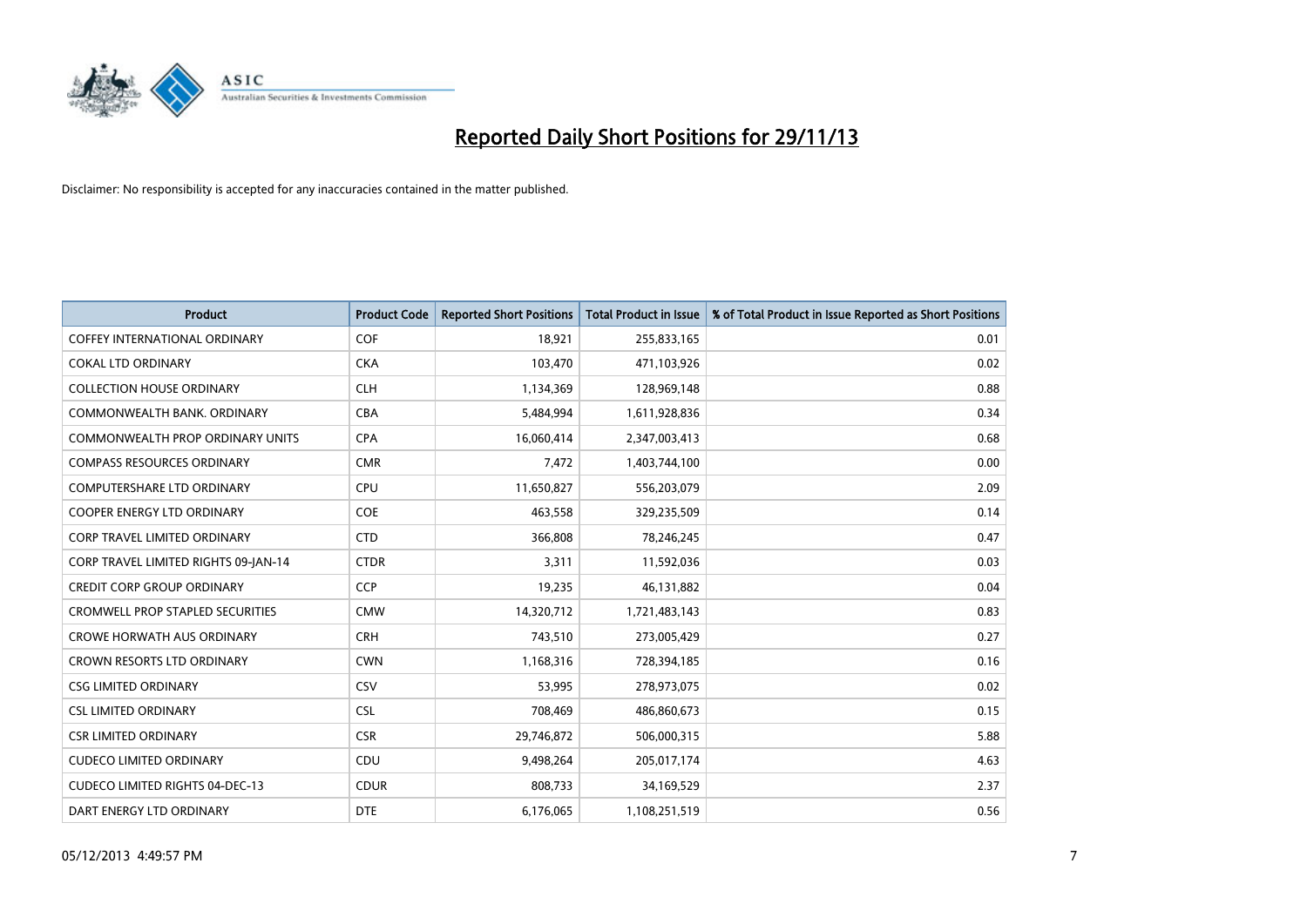

| <b>Product</b>                     | <b>Product Code</b> | <b>Reported Short Positions</b> | <b>Total Product in Issue</b> | % of Total Product in Issue Reported as Short Positions |
|------------------------------------|---------------------|---------------------------------|-------------------------------|---------------------------------------------------------|
| DATA#3 LIMITED ORDINARY            | <b>DTL</b>          | 621,860                         | 153,974,950                   | 0.40                                                    |
| DAVID JONES LIMITED ORDINARY       | <b>DJS</b>          | 46,662,224                      | 537,137,845                   | 8.69                                                    |
| DECMIL GROUP LIMITED ORDINARY      | <b>DCG</b>          | 3,568,379                       | 168,657,794                   | 2.12                                                    |
| DEEP YELLOW LIMITED ORDINARY       | <b>DYL</b>          | 100,002                         | 1,612,407,567                 | 0.01                                                    |
| DEVINE LIMITED ORDINARY            | <b>DVN</b>          | 41,145                          | 158,730,556                   | 0.03                                                    |
| DEXUS PROPERTY GROUP STAPLED UNITS | <b>DXS</b>          | 19,148,328                      | 4,628,228,426                 | 0.41                                                    |
| DISCOVERY METALS LTD ORDINARY      | <b>DML</b>          | 9,672,344                       | 560,034,418                   | 1.73                                                    |
| DOMINO PIZZA ENTERPR ORDINARY      | <b>DMP</b>          | 1,195,788                       | 85,915,713                    | 1.39                                                    |
| DOWNER EDI LIMITED ORDINARY        | <b>DOW</b>          | 12,981,193                      | 434,734,970                   | 2.99                                                    |
| DRAGON MINING LTD ORDINARY         | <b>DRA</b>          | 50,000                          | 88,840,613                    | 0.06                                                    |
| DRILLSEARCH ENERGY ORDINARY        | <b>DLS</b>          | 10,809,230                      | 432,465,895                   | 2.50                                                    |
| DUET GROUP STAPLED US PROHIBIT.    | <b>DUE</b>          | 14,489,868                      | 1,237,195,531                 | 1.17                                                    |
| DULUXGROUP LIMITED ORDINARY        | <b>DLX</b>          | 494,007                         | 377,019,430                   | 0.13                                                    |
| <b>DWS LTD ORDINARY</b>            | <b>DWS</b>          | 637,555                         | 132,362,763                   | 0.48                                                    |
| ECHO ENTERTAINMENT ORDINARY        | <b>EGP</b>          | 18,508,380                      | 825,672,730                   | 2.24                                                    |
| ELDERS LIMITED ORDINARY            | <b>ELD</b>          | 19,886,311                      | 455,013,329                   | 4.37                                                    |
| ELEMENTAL MINERALS ORDINARY        | <b>ELM</b>          | 176,299                         | 303,263,391                   | 0.06                                                    |
| <b>EMECO HOLDINGS ORDINARY</b>     | <b>EHL</b>          | 10,933,905                      | 599,675,707                   | 1.82                                                    |
| <b>EMPIRE ENERGY LTD ORDINARY</b>  | <b>EEG</b>          | 3,333                           | 308,863,682                   | 0.00                                                    |
| <b>ENDEAVOUR MIN CORP CDI 1:1</b>  | <b>EVR</b>          | 353,407                         | 83,273,218                    | 0.42                                                    |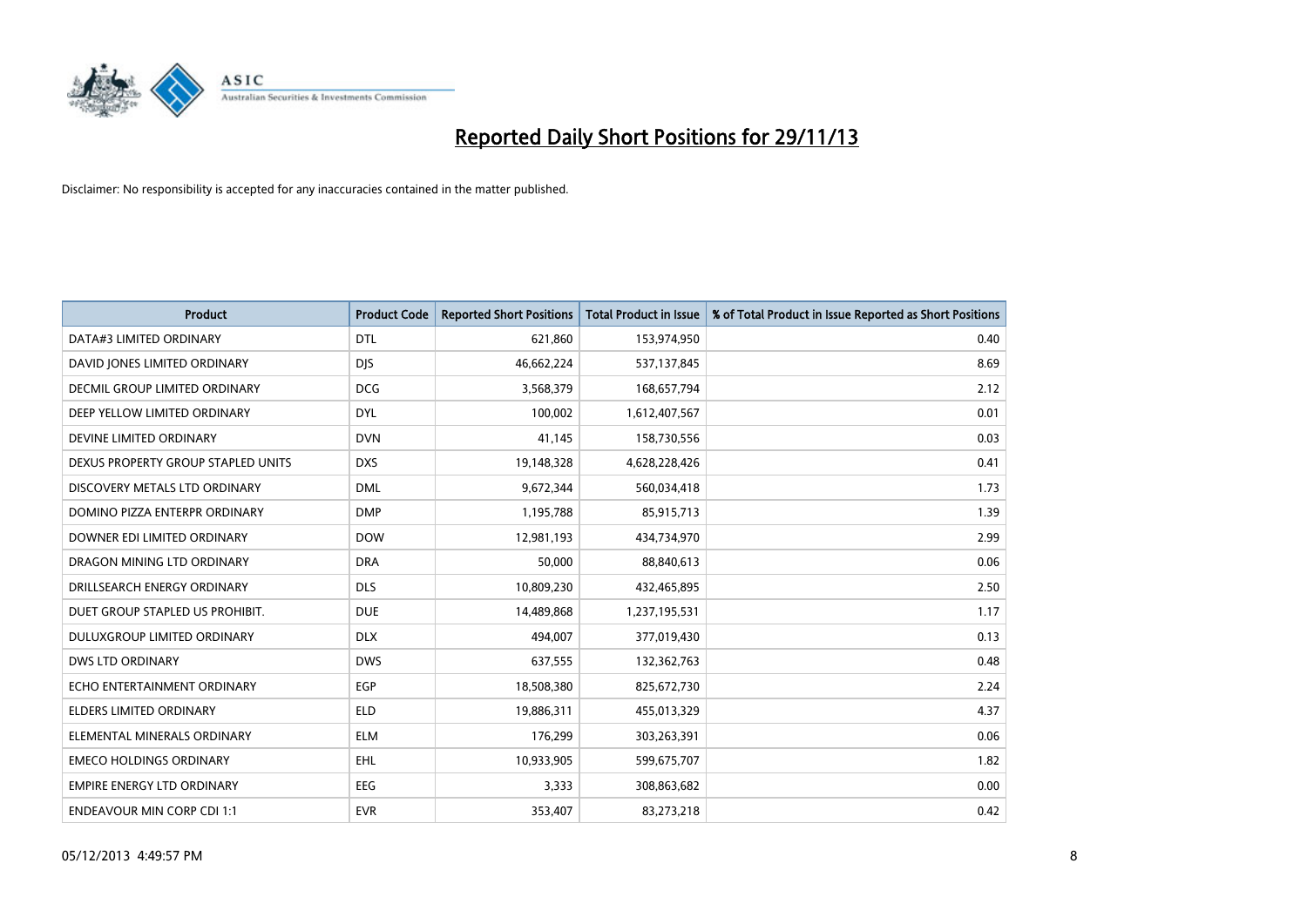

| <b>Product</b>                         | <b>Product Code</b> | <b>Reported Short Positions</b> | <b>Total Product in Issue</b> | % of Total Product in Issue Reported as Short Positions |
|----------------------------------------|---------------------|---------------------------------|-------------------------------|---------------------------------------------------------|
| <b>ENERGY RESOURCES ORDINARY 'A'</b>   | <b>ERA</b>          | 10,578,743                      | 517,725,062                   | 2.04                                                    |
| <b>ENERGY WORLD CORPOR, ORDINARY</b>   | <b>EWC</b>          | 48,654,414                      | 1,734,166,672                 | 2.81                                                    |
| <b>ENVESTRA LIMITED ORDINARY</b>       | <b>ENV</b>          | 5,659,173                       | 1,796,808,474                 | 0.31                                                    |
| EOUATORIAL RES LTD ORDINARY            | EQX                 | 8                               | 121,885,353                   | 0.00                                                    |
| ERM POWER LIMITED ORDINARY             | EPW                 | 357,059                         | 238,714,606                   | 0.15                                                    |
| ESERVGLOBAL LIMITED ORDINARY           | ESV                 | 7,945,867                       | 249,045,997                   | 3.19                                                    |
| ETHANE PIPELINE STAPLED SECURITIES     | <b>EPX</b>          | 2,890                           | 69,302,275                    | 0.00                                                    |
| EVOLUTION MINING LTD ORDINARY          | <b>EVN</b>          | 19,636,463                      | 708,652,367                   | 2.77                                                    |
| FAIRFAX MEDIA LTD ORDINARY             | <b>FXI</b>          | 268,762,110                     | 2,351,955,725                 | 11.43                                                   |
| <b>FANTASTIC HOLDINGS ORDINARY</b>     | <b>FAN</b>          | 63,339                          | 103,068,398                   | 0.06                                                    |
| FAR LTD ORDINARY                       | <b>FAR</b>          | 22,770,569                      | 2,499,846,742                 | 0.91                                                    |
| FEDERATION CNTRES ORD/UNIT STAPLED SEC | FDC                 | 2,825,494                       | 1,427,641,565                 | 0.20                                                    |
| FINBAR GROUP LIMITED ORDINARY          | <b>FRI</b>          | 2,239                           | 220,847,184                   | 0.00                                                    |
| FISHER & PAYKEL H. ORDINARY            | <b>FPH</b>          | 1,388,654                       | 546,922,181                   | 0.25                                                    |
| FKP PROPERTY GROUP STAPLED SECURITIES  | <b>FKP</b>          | 16,042,643                      | 421,673,507                   | 3.80                                                    |
| FLEETWOOD CORP ORDINARY                | <b>FWD</b>          | 2,336,430                       | 60,522,619                    | 3.86                                                    |
| FLETCHER BUILDING ORDINARY             | <b>FBU</b>          | 2,044,357                       | 687,854,788                   | 0.30                                                    |
| FLEXIGROUP LIMITED ORDINARY            | <b>FXL</b>          | 232,970                         | 303,385,394                   | 0.08                                                    |
| FLIGHT CENTRE TRAVEL ORDINARY          | <b>FLT</b>          | 4,221,304                       | 100,530,453                   | 4.20                                                    |
| FLINDERS MINES LTD ORDINARY            | <b>FMS</b>          | 2,913,441                       | 1,824,843,676                 | 0.16                                                    |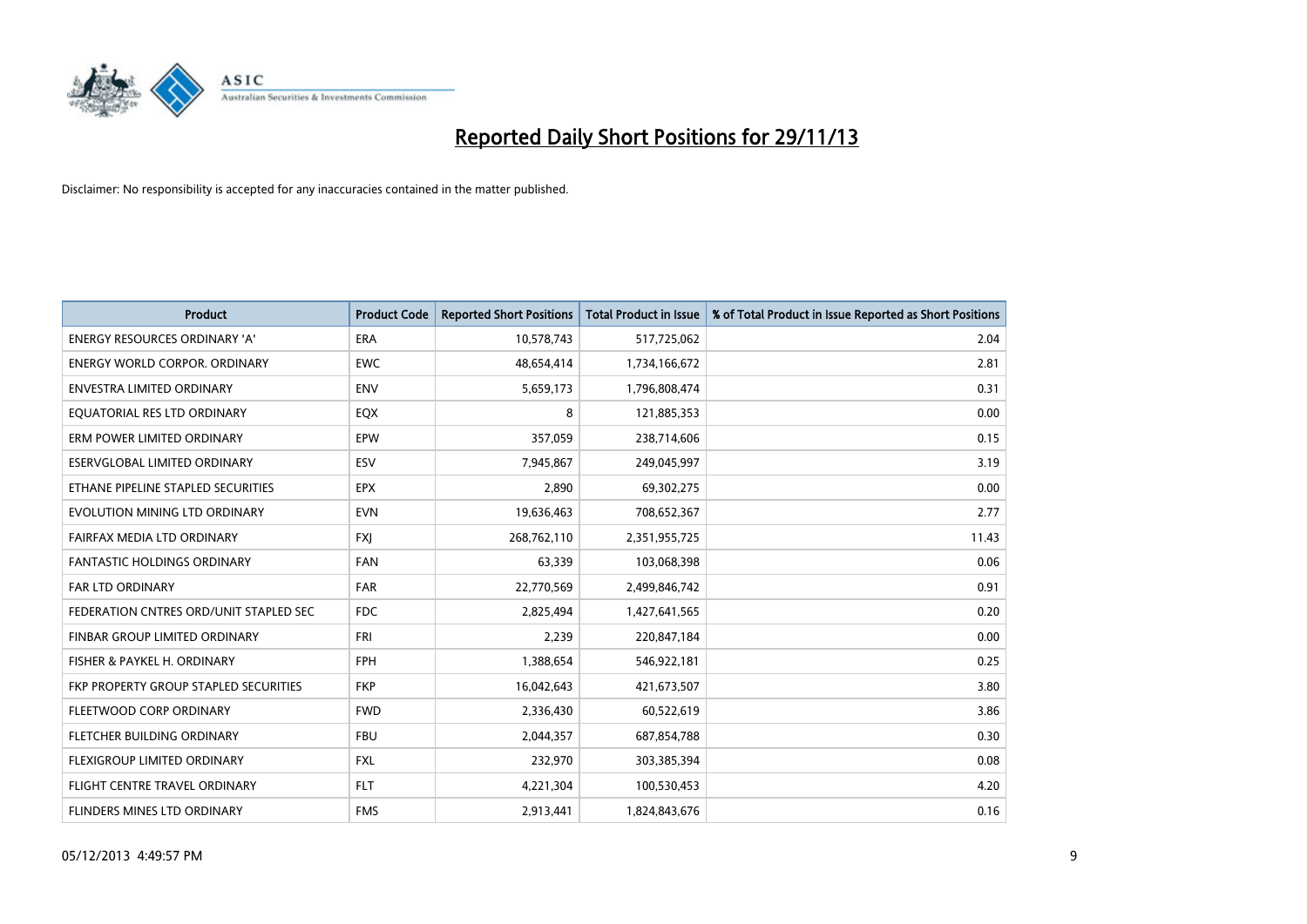

| <b>Product</b>                            | <b>Product Code</b> | <b>Reported Short Positions</b> | <b>Total Product in Issue</b> | % of Total Product in Issue Reported as Short Positions |
|-------------------------------------------|---------------------|---------------------------------|-------------------------------|---------------------------------------------------------|
| <b>FOCUS MINERALS LTD ORDINARY</b>        | <b>FML</b>          | 27,181,604                      | 9,137,375,877                 | 0.30                                                    |
| FONTERRA SHARE FUND ORDINARY UNITS        | <b>FSF</b>          | 319                             | 106,956,563                   | 0.00                                                    |
| <b>FORGE GROUP LIMITED ORDINARY</b>       | <b>FGE</b>          | 1,193,102                       | 86,169,014                    | 1.38                                                    |
| FORTESCUE METALS GRP ORDINARY             | <b>FMG</b>          | 146,891,836                     | 3,113,798,151                 | 4.72                                                    |
| <b>FREELANCER LTD ORDINARY</b>            | <b>FLN</b>          | 2,920                           | 436,000,000                   | 0.00                                                    |
| <b>G.U.D. HOLDINGS ORDINARY</b>           | GUD                 | 5,644,733                       | 71,341,319                    | 7.91                                                    |
| <b>G8 EDUCATION LIMITED ORDINARY</b>      | <b>GEM</b>          | 1,395,968                       | 300,302,719                   | 0.46                                                    |
| <b>GALAXY RESOURCES ORDINARY</b>          | <b>GXY</b>          | 10,617,038                      | 1,007,482,656                 | 1.05                                                    |
| <b>GBST HOLDINGS., ORDINARY</b>           | <b>GBT</b>          | 831                             | 66,561,725                    | 0.00                                                    |
| <b>GENETIC TECHNOLOGIES ORDINARY</b>      | <b>GTG</b>          | 193,440                         | 572,694,121                   | 0.03                                                    |
| <b>GEODYNAMICS LIMITED ORDINARY</b>       | GDY                 | 850                             | 406,452,608                   | 0.00                                                    |
| GI DYNAMICS, INC CDI US PROHIBITED        | GID                 | 1,366,040                       | 393,043,620                   | 0.35                                                    |
| <b>GINDALBIE METALS LTD ORDINARY</b>      | GBG                 | 45,433,390                      | 1,493,498,390                 | 3.04                                                    |
| <b>GOODMAN FIELDER, ORDINARY</b>          | <b>GFF</b>          | 31,536,404                      | 1,955,559,207                 | 1.61                                                    |
| <b>GOODMAN GROUP STAPLED</b>              | <b>GMG</b>          | 2,077,267                       | 1,718,742,809                 | 0.12                                                    |
| <b>GPT GROUP STAPLED SEC.</b>             | GPT                 | 7,118,541                       | 1,694,888,638                 | 0.42                                                    |
| <b>GRAINCORP LIMITED A CLASS ORDINARY</b> | <b>GNC</b>          | 74,395                          | 228,855,628                   | 0.03                                                    |
| <b>GRANGE RESOURCES, ORDINARY</b>         | GRR                 | 5,619,125                       | 1,156,492,195                 | 0.49                                                    |
| <b>GREENCROSS LIMITED ORDINARY</b>        | <b>GXL</b>          | 25,000                          | 37,682,334                    | 0.07                                                    |
| <b>GREENLAND MIN EN LTD ORDINARY</b>      | GGG                 | 7,395,672                       | 574,572,911                   | 1.29                                                    |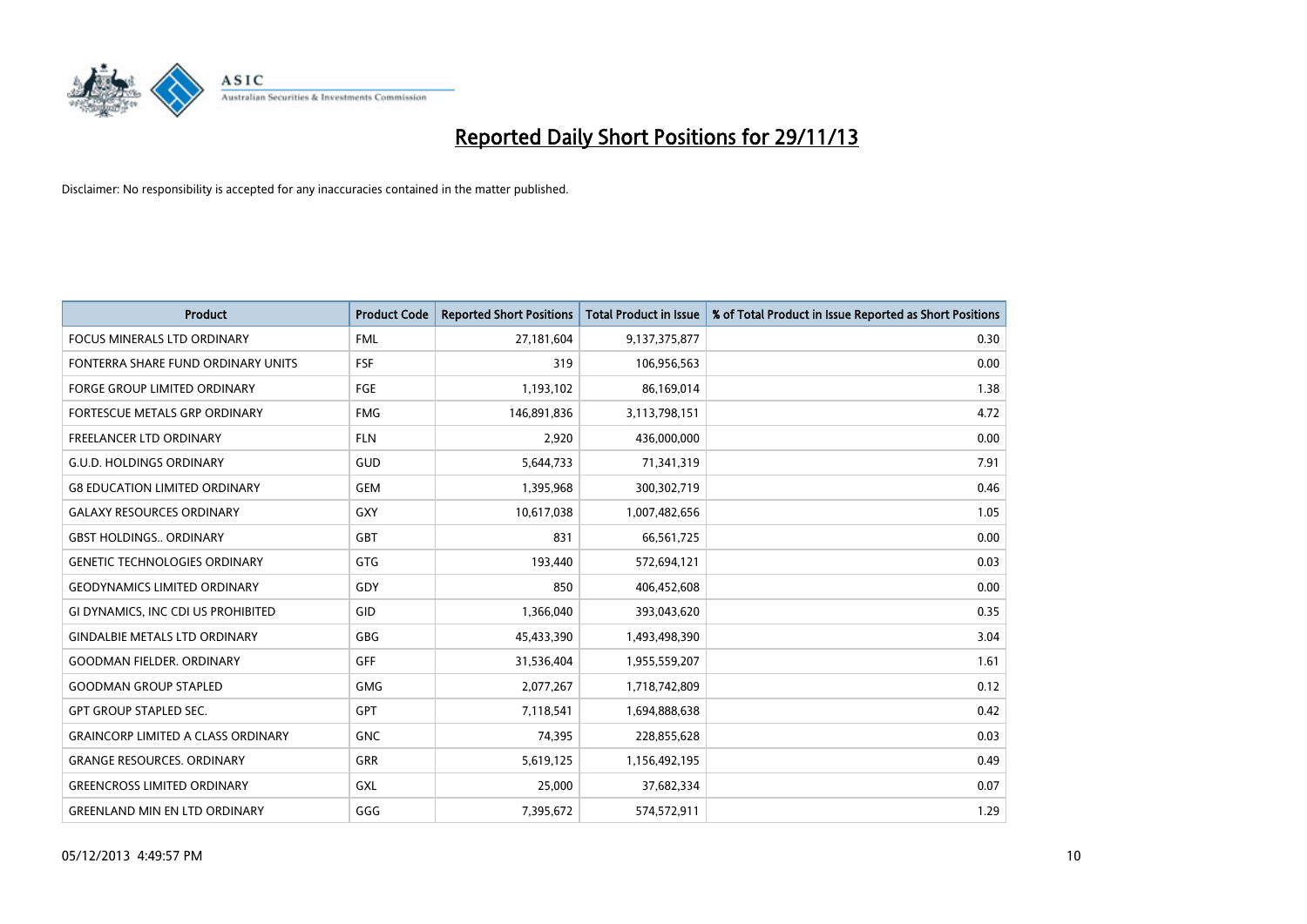

| <b>Product</b>                                   | <b>Product Code</b> | <b>Reported Short Positions</b> | <b>Total Product in Issue</b> | % of Total Product in Issue Reported as Short Positions |
|--------------------------------------------------|---------------------|---------------------------------|-------------------------------|---------------------------------------------------------|
| <b>GROWTHPOINT PROPERTY ORD/UNIT STAPLED SEC</b> | GOZ                 | 296,720                         | 414,410,218                   | 0.07                                                    |
| <b>GRYPHON MINERALS LTD ORDINARY</b>             | GRY                 | 6,453,326                       | 400,797,615                   | 1.61                                                    |
| <b>GUILDFORD COAL LTD ORDINARY</b>               | <b>GUF</b>          | 562,776                         | 635,046,899                   | 0.09                                                    |
| <b>GWA GROUP LTD ORDINARY</b>                    | <b>GWA</b>          | 13,291,086                      | 306,533,770                   | 4.34                                                    |
| HARVEY NORMAN ORDINARY                           | <b>HVN</b>          | 63,929,494                      | 1,062,316,784                 | 6.02                                                    |
| <b>HENDERSON GROUP CDI 1:1</b>                   | <b>HGG</b>          | 776,837                         | 738,574,583                   | 0.11                                                    |
| HFA HOLDINGS LIMITED ORDINARY                    | <b>HFA</b>          | 3,863                           | 118,738,157                   | 0.00                                                    |
| <b>HIGHLANDS PACIFIC ORDINARY</b>                | <b>HIG</b>          | 500,001                         | 853,777,764                   | 0.06                                                    |
| HILLGROVE RES LTD ORDINARY                       | <b>HGO</b>          | 624,776                         | 1,178,589,221                 | 0.05                                                    |
| <b>HILLS LTD ORDINARY</b>                        | <b>HIL</b>          | 500,031                         | 239,375,808                   | 0.21                                                    |
| HORIZON OIL LIMITED ORDINARY                     | <b>HZN</b>          | 75,029,806                      | 1,301,147,932                 | 5.77                                                    |
| HOT CHILI LTD ORDINARY                           | <b>HCH</b>          | 10,000                          | 347,732,196                   | 0.00                                                    |
| <b>ICON ENERGY LIMITED ORDINARY</b>              | <b>ICN</b>          | 4,647                           | 535,455,958                   | 0.00                                                    |
| <b>IINET LIMITED ORDINARY</b>                    | <b>IIN</b>          | 571,214                         | 161,238,847                   | 0.35                                                    |
| <b>ILUKA RESOURCES ORDINARY</b>                  | <b>ILU</b>          | 38,254,275                      | 418,700,517                   | 9.14                                                    |
| <b>IMDEX LIMITED ORDINARY</b>                    | <b>IMD</b>          | 3,948,313                       | 210,473,188                   | 1.88                                                    |
| <b>INCITEC PIVOT ORDINARY</b>                    | IPL                 | 42,046,190                      | 1,628,730,107                 | 2.58                                                    |
| INDEPENDENCE GROUP ORDINARY                      | <b>IGO</b>          | 3,954,219                       | 233,323,905                   | 1.69                                                    |
| <b>INDOPHIL RESOURCES ORDINARY</b>               | <b>IRN</b>          | 1,255,473                       | 1,203,146,194                 | 0.10                                                    |
| INFIGEN ENERGY STAPLED SECURITIES                | <b>IFN</b>          | 3,361,623                       | 764,993,434                   | 0.44                                                    |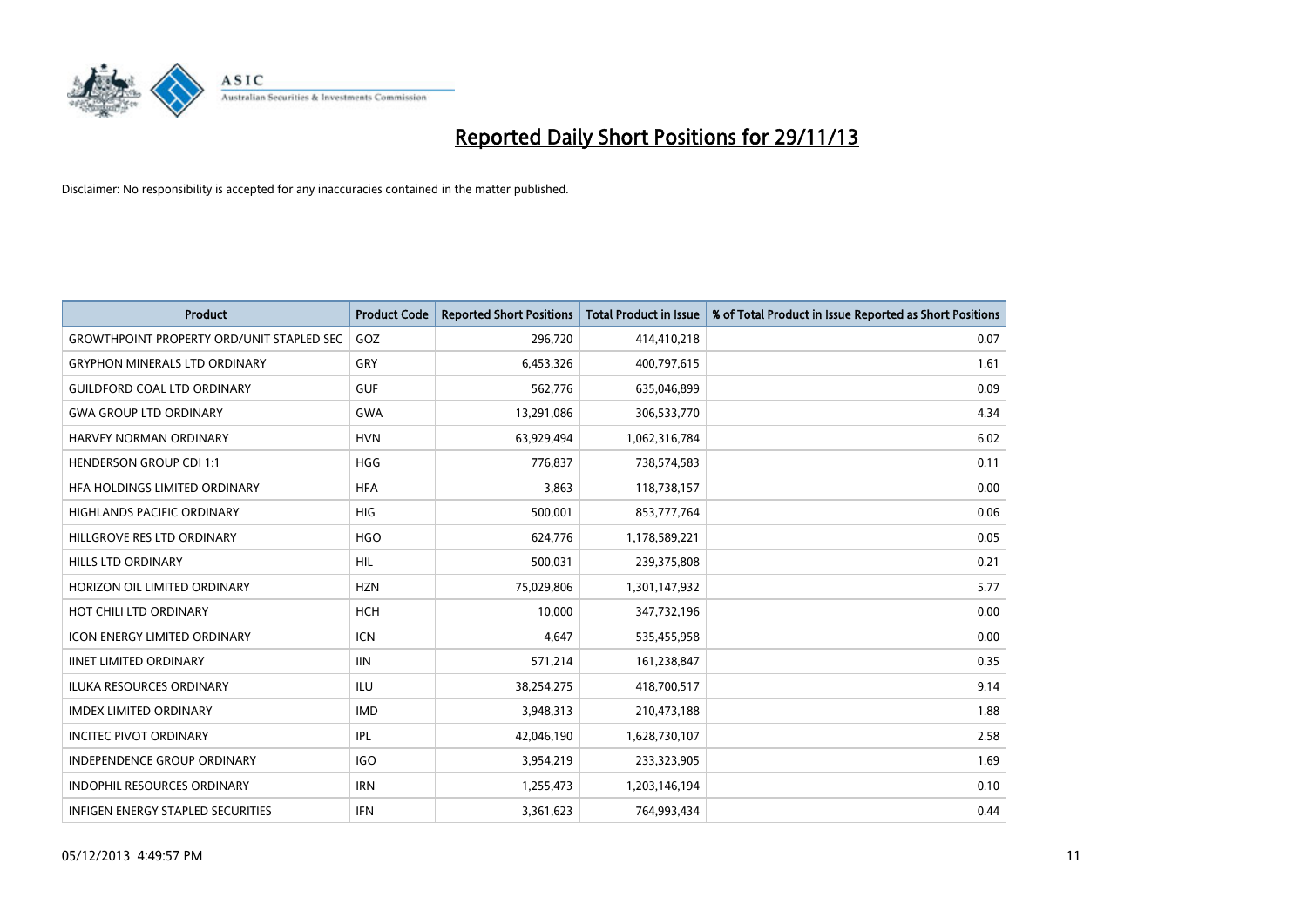

| <b>Product</b>                                | <b>Product Code</b> | <b>Reported Short Positions</b> | <b>Total Product in Issue</b> | % of Total Product in Issue Reported as Short Positions |
|-----------------------------------------------|---------------------|---------------------------------|-------------------------------|---------------------------------------------------------|
| <b>INFOMEDIA LTD ORDINARY</b>                 | <b>IFM</b>          | 374,718                         | 304,953,155                   | 0.12                                                    |
| INGENIA GROUP STAPLED SECURITIES              | <b>INA</b>          | 20,070                          | 676,240,232                   | 0.00                                                    |
| <b>INSURANCE AUSTRALIA ORDINARY</b>           | IAG                 | 9,171,180                       | 2,079,034,021                 | 0.44                                                    |
| INTEGRATED RESEARCH ORDINARY                  | IRI                 | 1,911                           | 168,637,453                   | 0.00                                                    |
| <b>INTREPID MINES ORDINARY</b>                | IAU                 | 19,782,110                      | 556,348,985                   | 3.56                                                    |
| <b>INVESTA OFFICE FUND STAPLED SECURITIES</b> | <b>IOF</b>          | 1,048,971                       | 614,047,458                   | 0.17                                                    |
| <b>INVOCARE LIMITED ORDINARY</b>              | <b>IVC</b>          | 5,890,131                       | 110,030,298                   | 5.35                                                    |
| <b>IOOF HOLDINGS LTD ORDINARY</b>             | IFL                 | 1,560,586                       | 232,118,034                   | 0.67                                                    |
| <b>IRESS LIMITED ORDINARY</b>                 | <b>IRE</b>          | 210,380                         | 158,585,126                   | 0.13                                                    |
| <b>IRON ORE HOLDINGS ORDINARY</b>             | <b>IOH</b>          | 26,197                          | 161,174,005                   | 0.02                                                    |
| <b>ISELECT LTD ORDINARY</b>                   | <b>ISU</b>          | 1,068,752                       | 260,664,894                   | 0.41                                                    |
| ISHARES S&P 500 CDI 1:1                       | <b>IVV</b>          | 2,237                           | 116,350,000                   | 0.00                                                    |
| JAMES HARDIE INDUST CHESS DEPOSITARY INT      | <b>IHX</b>          | 7,266,287                       | 443,357,063                   | 1.64                                                    |
| <b>IB HI-FI LIMITED ORDINARY</b>              | <b>IBH</b>          | 7,178,523                       | 100,261,681                   | 7.16                                                    |
| <b>JUMBO INTERACTIVE ORDINARY</b>             | JIN.                | 2,523                           | 43,752,560                    | 0.01                                                    |
| <b>KAGARA LTD ORDINARY</b>                    | KZL                 | 3,384,880                       | 798,953,117                   | 0.42                                                    |
| KAROON GAS AUSTRALIA ORDINARY                 | <b>KAR</b>          | 2,520,389                       | 255,841,581                   | 0.99                                                    |
| KATHMANDU HOLD LTD ORDINARY                   | <b>KMD</b>          | 76.897                          | 200,326,690                   | 0.04                                                    |
| <b>KBL MINING LIMITED ORDINARY</b>            | <b>KBL</b>          | 1,820                           | 393,535,629                   | 0.00                                                    |
| KINGSGATE CONSOLID. ORDINARY                  | <b>KCN</b>          | 22,794,116                      | 152,284,777                   | 14.97                                                   |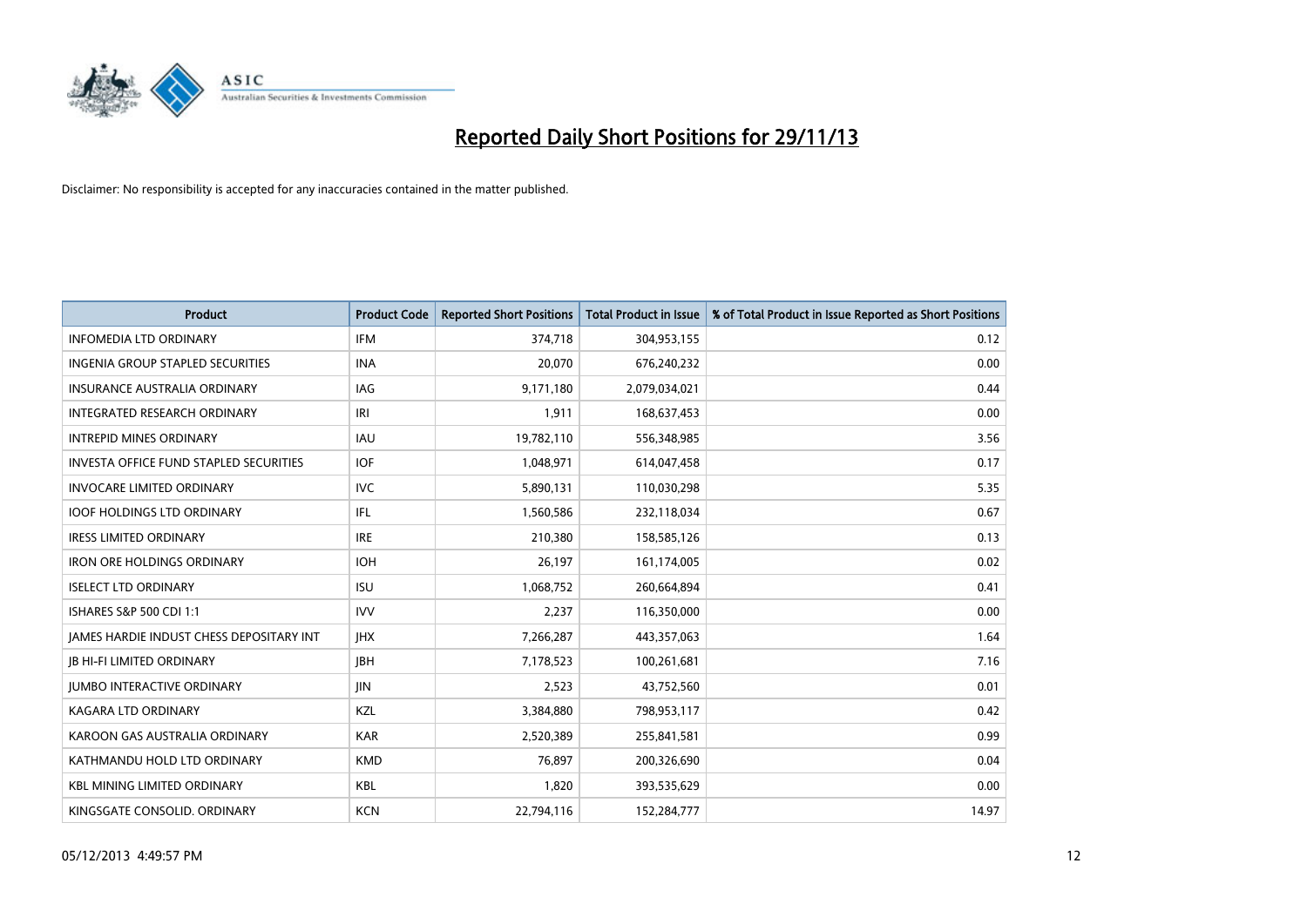

| <b>Product</b>                        | <b>Product Code</b> | <b>Reported Short Positions</b> | <b>Total Product in Issue</b> | % of Total Product in Issue Reported as Short Positions |
|---------------------------------------|---------------------|---------------------------------|-------------------------------|---------------------------------------------------------|
| KINGSROSE MINING LTD ORDINARY         | <b>KRM</b>          | 553,902                         | 335,753,851                   | 0.16                                                    |
| LEGEND MINING ORDINARY                | LEG                 | 10,099                          | 1,962,850,801                 | 0.00                                                    |
| LEIGHTON HOLDINGS ORDINARY            | LEI                 | 24,093,241                      | 337,235,188                   | 7.14                                                    |
| LEND LEASE GROUP UNIT/ORD STAPLED     | LLC                 | 6,471,693                       | 576,712,337                   | 1.12                                                    |
| LINC ENERGY LTD ORDINARY              | <b>LNC</b>          | 3,706,881                       | 523,120,361                   | 0.71                                                    |
| LONESTAR RESO LTD ORDINARY            | <b>LNR</b>          | 45,242                          | 697,187,211                   | 0.01                                                    |
| LYCOPODIUM LIMITED ORDINARY           | <b>LYL</b>          | 3,091                           | 38,955,103                    | 0.01                                                    |
| LYNAS CORPORATION ORDINARY            | <b>LYC</b>          | 175,238,772                     | 1,961,160,594                 | 8.94                                                    |
| <b>M2 TELECOMMUNICATION ORDINARY</b>  | <b>MTU</b>          | 9,306,634                       | 179,384,685                   | 5.19                                                    |
| <b>MACA LIMITED ORDINARY</b>          | <b>MLD</b>          | 89,819                          | 175,050,243                   | 0.05                                                    |
| MACMAHON HOLDINGS ORDINARY            | MAH                 | 2,296,672                       | 1,261,699,966                 | 0.18                                                    |
| MACO ATLAS ROADS GRP ORDINARY STAPLED | <b>MQA</b>          | 12,718,238                      | 487,230,540                   | 2.61                                                    |
| MACQUARIE GROUP LTD ORDINARY          | <b>MOG</b>          | 1,886,397                       | 340,090,723                   | 0.55                                                    |
| MACQUARIE TELECOM GP ORDINARY         | MAQ                 | 3,509                           | 20,967,121                    | 0.02                                                    |
| MAGELLAN FIN GRP LTD ORDINARY         | <b>MFG</b>          | 779,612                         | 155,830,849                   | 0.50                                                    |
| MATRIX C & E LTD ORDINARY             | <b>MCE</b>          | 2,940,210                       | 94,555,428                    | 3.11                                                    |
| MAVERICK DRILLING ORDINARY            | MAD                 | 9,490,667                       | 452,726,751                   | 2.10                                                    |
| MAXITRANS INDUSTRIES ORDINARY         | <b>MXI</b>          | 548,944                         | 183,993,392                   | 0.30                                                    |
| MAYNE PHARMA LTD ORDINARY             | <b>MYX</b>          | 1,980,683                       | 563,459,968                   | 0.35                                                    |
| MCALEESE LTD ORDINARY                 | <b>MCS</b>          | 460,879                         | 296,577,121                   | 0.16                                                    |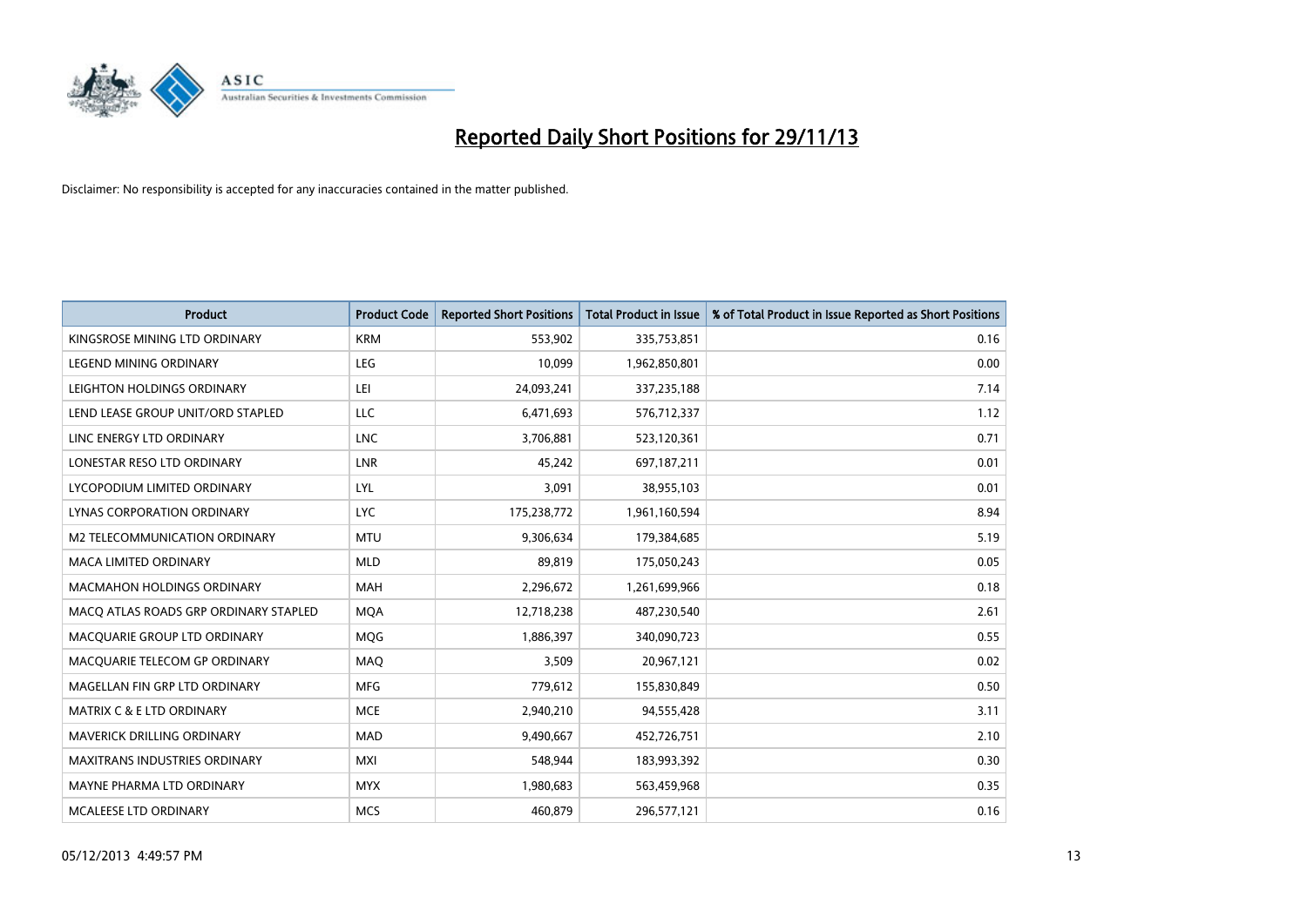

| <b>Product</b>                      | <b>Product Code</b> | <b>Reported Short Positions</b> | <b>Total Product in Issue</b> | % of Total Product in Issue Reported as Short Positions |
|-------------------------------------|---------------------|---------------------------------|-------------------------------|---------------------------------------------------------|
| MCMILLAN SHAKESPEARE ORDINARY       | <b>MMS</b>          | 736,558                         | 74,523,965                    | 0.99                                                    |
| MEDUSA MINING LTD ORDINARY          | <b>MML</b>          | 6,410,835                       | 207,794,301                   | 3.09                                                    |
| MELBOURNE IT LIMITED ORDINARY       | <b>MLB</b>          | 3,000                           | 82,861,177                    | 0.00                                                    |
| MEO AUSTRALIA LTD ORDINARY          | <b>MEO</b>          | 10,845                          | 627,264,587                   | 0.00                                                    |
| MERIDIAN ENERGY INSTALMENT RECEIPTS | <b>MEZCA</b>        | 32,097                          | 1,255,413,626                 | 0.00                                                    |
| <b>MERMAID MARINE ORDINARY</b>      | <b>MRM</b>          | 1,493,087                       | 232,652,241                   | 0.64                                                    |
| MESOBLAST LIMITED ORDINARY          | <b>MSB</b>          | 16,821,595                      | 317,350,901                   | 5.30                                                    |
| METALS X LIMITED ORDINARY           | <b>MLX</b>          | 46,230                          | 1,653,036,110                 | 0.00                                                    |
| METCASH LIMITED ORDINARY            | <b>MTS</b>          | 94,625,559                      | 880,704,786                   | 10.74                                                   |
| METMINCO LIMITED ORDINARY           | <b>MNC</b>          | 854,460                         | 1,749,543,023                 | 0.05                                                    |
| MICLYN EXP OFFSHR ORDINARY          | <b>MIO</b>          | 80,856                          | 281,754,775                   | 0.03                                                    |
| MIGHTY RIVER POWER ORDINARY         | <b>MYT</b>          | 1,950,939                       | 1,400,000,094                 | 0.14                                                    |
| MILTON CORPORATION ORDINARY         | <b>MLT</b>          | 45,780                          | 627,357,755                   | 0.01                                                    |
| MINCOR RESOURCES NL ORDINARY        | <b>MCR</b>          | 2,271,743                       | 188,208,274                   | 1.21                                                    |
| MINERAL DEPOSITS ORDINARY           | <b>MDL</b>          | 1,482,032                       | 83,538,786                    | 1.77                                                    |
| MINERAL RESOURCES, ORDINARY         | <b>MIN</b>          | 3,288,847                       | 186,112,198                   | 1.77                                                    |
| MINT WIRELESS ORDINARY              | <b>MNW</b>          | 497,246                         | 403,872,395                   | 0.12                                                    |
| MIRABELA NICKEL LTD ORDINARY        | <b>MBN</b>          | 23,121,190                      | 876,801,147                   | 2.64                                                    |
| MIRVAC GROUP STAPLED SECURITIES     | <b>MGR</b>          | 3,334,932                       | 3,664,938,678                 | 0.09                                                    |
| MOBILE EMBRACE LTD ORDINARY         | <b>MBE</b>          | 4,500                           | 320,277,790                   | 0.00                                                    |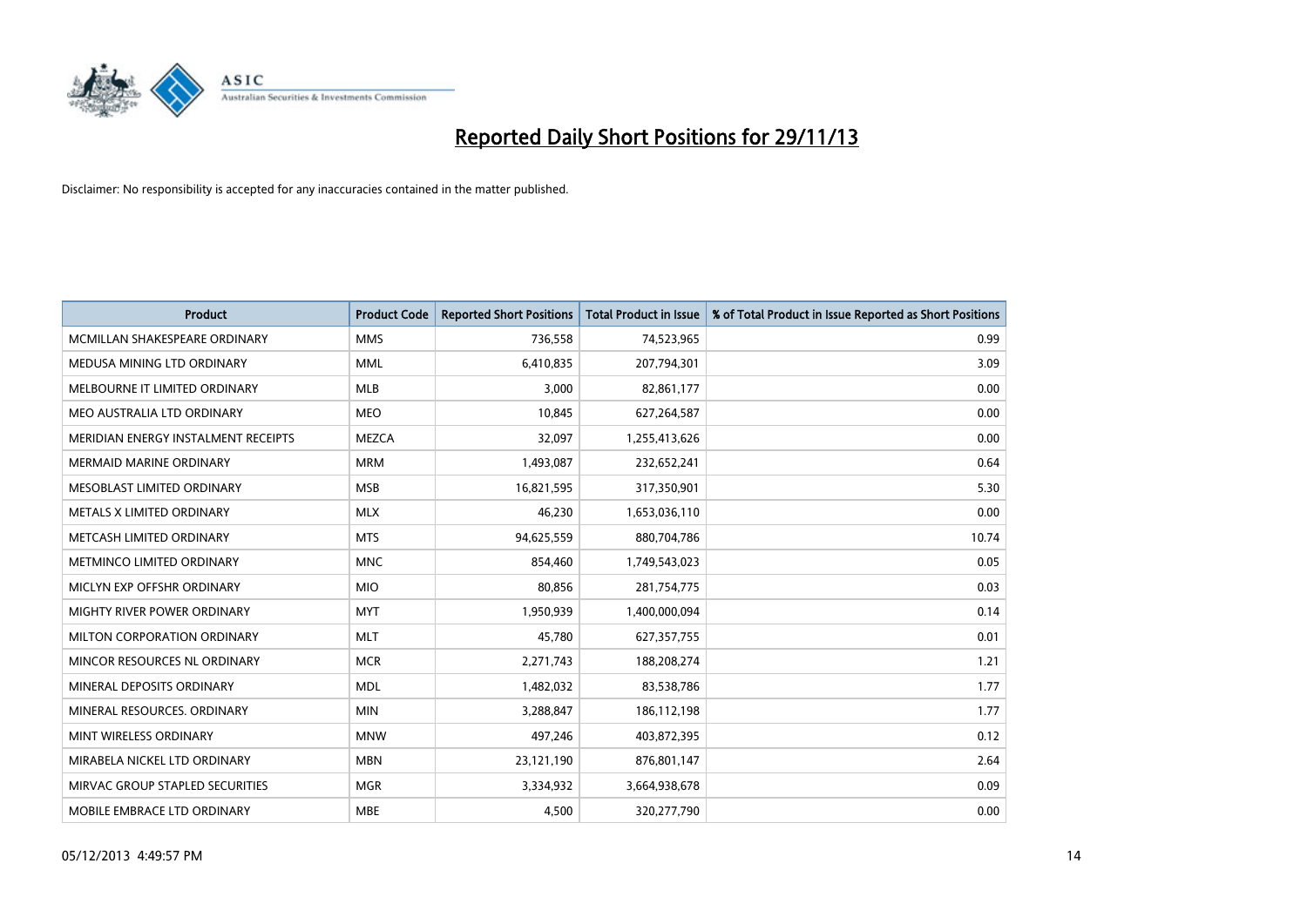

| <b>Product</b>                    | <b>Product Code</b> | <b>Reported Short Positions</b> | <b>Total Product in Issue</b> | % of Total Product in Issue Reported as Short Positions |
|-----------------------------------|---------------------|---------------------------------|-------------------------------|---------------------------------------------------------|
| MOLOPO ENERGY LTD ORDINARY        | <b>MPO</b>          | 100,365                         | 246,724,091                   | 0.04                                                    |
| MONADELPHOUS GROUP ORDINARY       | <b>MND</b>          | 11,883,913                      | 92,308,047                    | 12.87                                                   |
| MORTGAGE CHOICE LTD ORDINARY      | MOC                 | 118,533                         | 123,780,387                   | 0.10                                                    |
| <b>MOUNT GIBSON IRON ORDINARY</b> | <b>MGX</b>          | 6,755,118                       | 1,090,584,232                 | 0.62                                                    |
| MULTIPLEX SITES SITES             | <b>MXUPA</b>        | 1,454                           | 4,500,000                     | 0.03                                                    |
| MURCHISON METALS LTD ORDINARY     | <b>MMX</b>          | 216,291                         | 450,497,346                   | 0.05                                                    |
| MYER HOLDINGS LTD ORDINARY        | <b>MYR</b>          | 70,202,647                      | 585,684,551                   | 11.99                                                   |
| MYSTATE LIMITED ORDINARY          | <b>MYS</b>          | 5,103                           | 87,177,445                    | 0.01                                                    |
| NANOSONICS LIMITED ORDINARY       | <b>NAN</b>          | 71,191                          | 262,822,463                   | 0.03                                                    |
| NATIONAL AUST, BANK ORDINARY      | <b>NAB</b>          | 6,467,304                       | 2,349,453,562                 | 0.28                                                    |
| NAVITAS LIMITED ORDINARY          | <b>NVT</b>          | 3,191,430                       | 375,416,910                   | 0.85                                                    |
| NEON ENERGY LIMITED ORDINARY      | <b>NEN</b>          | 2,594,706                       | 553,037,848                   | 0.47                                                    |
| NEUREN PHARMACEUT, ORDINARY       | <b>NEU</b>          | 226,000                         | 1,472,620,056                 | 0.02                                                    |
| NEW HOPE CORPORATION ORDINARY     | <b>NHC</b>          | 711,853                         | 830,715,225                   | 0.09                                                    |
| NEW STANDARD ENERGY ORDINARY      | <b>NSE</b>          | 322,032                         | 305,331,847                   | 0.11                                                    |
| NEWCREST MINING ORDINARY          | <b>NCM</b>          | 7,051,685                       | 766,510,971                   | 0.92                                                    |
| NEWS CORP A NON-VOTING CDI        | <b>NWSLV</b>        | 1,659,113                       | 4,200,421                     | 39.50                                                   |
| NEWS CORP B VOTING CDI            | <b>NWS</b>          | 2,624,492                       | 23,771,818                    | 11.04                                                   |
| NEWSAT LIMITED ORDINARY           | <b>NWT</b>          | 47,639                          | 591,460,931                   | 0.01                                                    |
| NEXTDC LIMITED ORDINARY           | <b>NXT</b>          | 8,307,022                       | 192,904,486                   | 4.31                                                    |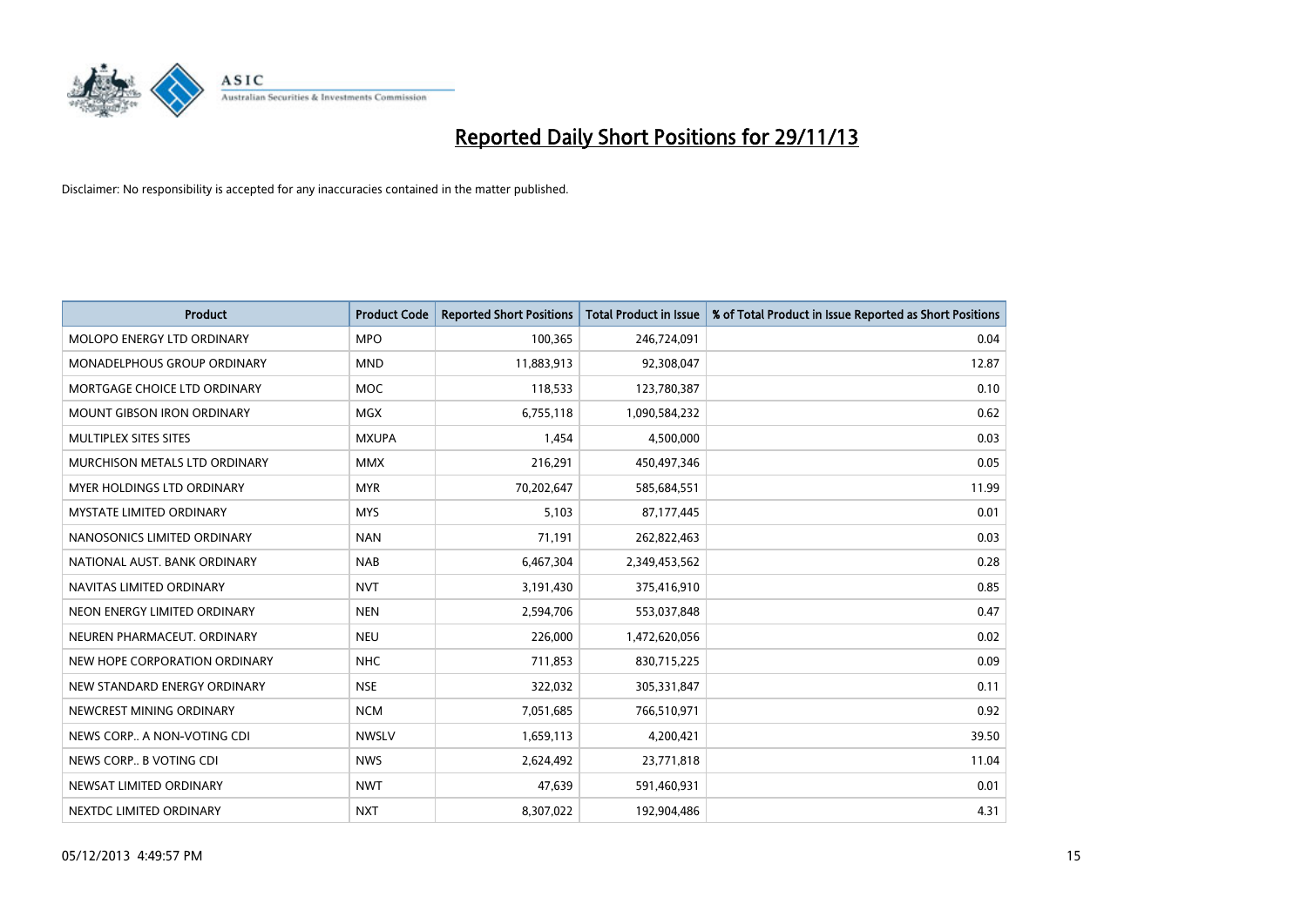

| <b>Product</b>                        | <b>Product Code</b> | <b>Reported Short Positions</b> | <b>Total Product in Issue</b> | % of Total Product in Issue Reported as Short Positions |
|---------------------------------------|---------------------|---------------------------------|-------------------------------|---------------------------------------------------------|
| NEXUS ENERGY LIMITED ORDINARY         | <b>NXS</b>          | 1,354,526                       | 1,330,219,459                 | 0.10                                                    |
| NIB HOLDINGS LIMITED ORDINARY         | <b>NHF</b>          | 3,987,232                       | 439,004,182                   | 0.91                                                    |
| NIDO PETROLEUM ORDINARY               | <b>NDO</b>          | 542,402                         | 2,046,650,968                 | 0.03                                                    |
| NOBLE MINERAL RES ORDINARY            | <b>NMG</b>          | 2,365,726                       | 666,397,952                   | 0.36                                                    |
| NORTHERN IRON LTD ORDINARY            | <b>NFE</b>          | 924,817                         | 484,405,314                   | 0.19                                                    |
| NORTHERN STAR ORDINARY                | <b>NST</b>          | 3,699,339                       | 428,369,762                   | 0.86                                                    |
| NOVOGEN LIMITED ORDINARY              | <b>NRT</b>          | 64,601                          | 158,625,294                   | 0.04                                                    |
| NRW HOLDINGS LIMITED ORDINARY         | <b>NWH</b>          | 16,904,295                      | 278,888,011                   | 6.06                                                    |
| NUCOAL RESOURCES LTD ORDINARY         | <b>NCR</b>          | 89,571                          | 768,612,354                   | 0.01                                                    |
| NUFARM LIMITED ORDINARY               | <b>NUF</b>          | 13,889,651                      | 263,643,448                   | 5.27                                                    |
| OAKTON LIMITED ORDINARY               | <b>OKN</b>          | 575,743                         | 89,968,985                    | 0.64                                                    |
| OCEANAGOLD CORP. CHESS DEPOSITARY INT | OGC                 | 1,786,214                       | 293,587,920                   | 0.61                                                    |
| OIL SEARCH LTD ORDINARY               | <b>OSH</b>          | 6,122,848                       | 1,343,361,150                 | 0.46                                                    |
| OM HOLDINGS LIMITED ORDINARY          | OMH                 | 2,611,919                       | 733,423,337                   | 0.36                                                    |
| ORICA LIMITED ORDINARY                | ORI                 | 8,486,837                       | 368,203,632                   | 2.30                                                    |
| ORIGIN ENERGY ORDINARY                | ORG                 | 7,573,678                       | 1,101,226,425                 | 0.69                                                    |
| OROCOBRE LIMITED ORDINARY             | <b>ORE</b>          | 649,700                         | 132,041,911                   | 0.49                                                    |
| OROTONGROUP LIMITED ORDINARY          | <b>ORL</b>          | 178,717                         | 40,880,902                    | 0.44                                                    |
| <b>OZ MINERALS ORDINARY</b>           | OZL                 | 16, 167, 340                    | 303,470,022                   | 5.33                                                    |
| OZFOREX GROUP LTD ORDINARY            | <b>OFX</b>          | 151,430                         | 240,000,000                   | 0.06                                                    |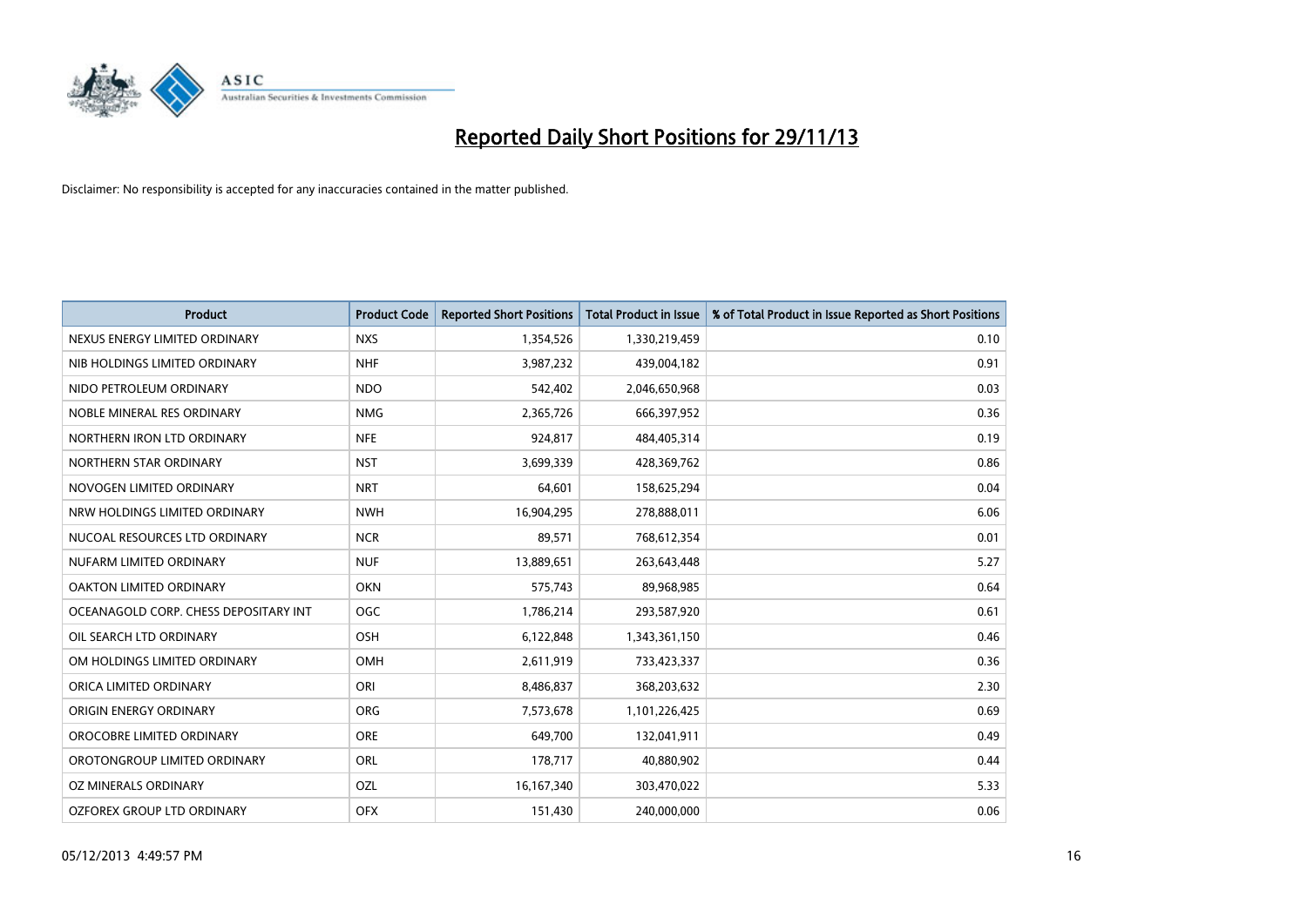

| <b>Product</b>                 | <b>Product Code</b> | <b>Reported Short Positions</b> | <b>Total Product in Issue</b> | % of Total Product in Issue Reported as Short Positions |
|--------------------------------|---------------------|---------------------------------|-------------------------------|---------------------------------------------------------|
| <b>PACIFIC BRANDS ORDINARY</b> | <b>PBG</b>          | 7,333,733                       | 912,915,695                   | 0.80                                                    |
| PALADIN ENERGY LTD ORDINARY    | <b>PDN</b>          | 92,189,727                      | 964,118,567                   | 9.56                                                    |
| PANAUST LIMITED ORDINARY       | <b>PNA</b>          | 2,924,859                       | 619,765,589                   | 0.47                                                    |
| PANORAMIC RESOURCES ORDINARY   | <b>PAN</b>          | 2,291,086                       | 295,085,132                   | 0.78                                                    |
| PANTERRA GOLD LTD ORDINARY     | PGI                 | $\mathbf{1}$                    | 769,414,346                   | 0.00                                                    |
| PAPERLINX LIMITED ORDINARY     | <b>PPX</b>          | 48,101                          | 609,280,761                   | 0.01                                                    |
| PAPILLON RES LTD ORDINARY      | <b>PIR</b>          | 8,345,414                       | 339,444,210                   | 2.46                                                    |
| PEET LIMITED ORDINARY          | <b>PPC</b>          | 390,670                         | 433,389,348                   | 0.09                                                    |
| PENINSULA ENERGY LTD ORDINARY  | <b>PEN</b>          | $\mathbf{1}$                    | 3,042,508,659                 | 0.00                                                    |
| PERILYA LIMITED ORDINARY       | PEM                 | 1,528                           | 769,316,426                   | 0.00                                                    |
| PERPETUAL LIMITED ORDINARY     | PPT                 | 2,531,040                       | 42,002,824                    | 6.03                                                    |
| PERSEUS MINING LTD ORDINARY    | PRU                 | 11,128,949                      | 457,962,088                   | 2.43                                                    |
| PHARMAXIS LTD ORDINARY         | <b>PXS</b>          | 2,799,787                       | 309,017,869                   | 0.91                                                    |
| PLATINUM ASSET ORDINARY        | <b>PTM</b>          | 1,611,234                       | 578,655,695                   | 0.28                                                    |
| PLATINUM AUSTRALIA ORDINARY    | <b>PLA</b>          | 836,127                         | 504,968,043                   | 0.17                                                    |
| PMI GOLD CORP CDI 1:1          | <b>PVM</b>          | 237,817                         | 161,862,160                   | 0.15                                                    |
| PMP LIMITED ORDINARY           | <b>PMP</b>          | 1,495,014                       | 323,781,124                   | 0.46                                                    |
| PRANA BIOTECHNOLOGY ORDINARY   | <b>PBT</b>          | 396,420                         | 416,226,146                   | 0.10                                                    |
| PREMIER INVESTMENTS ORDINARY   | <b>PMV</b>          | 1,121,646                       | 155,314,874                   | 0.72                                                    |
| PRIMA BIOMED LTD ORDINARY      | <b>PRR</b>          | 576,394                         | 1,228,709,341                 | 0.05                                                    |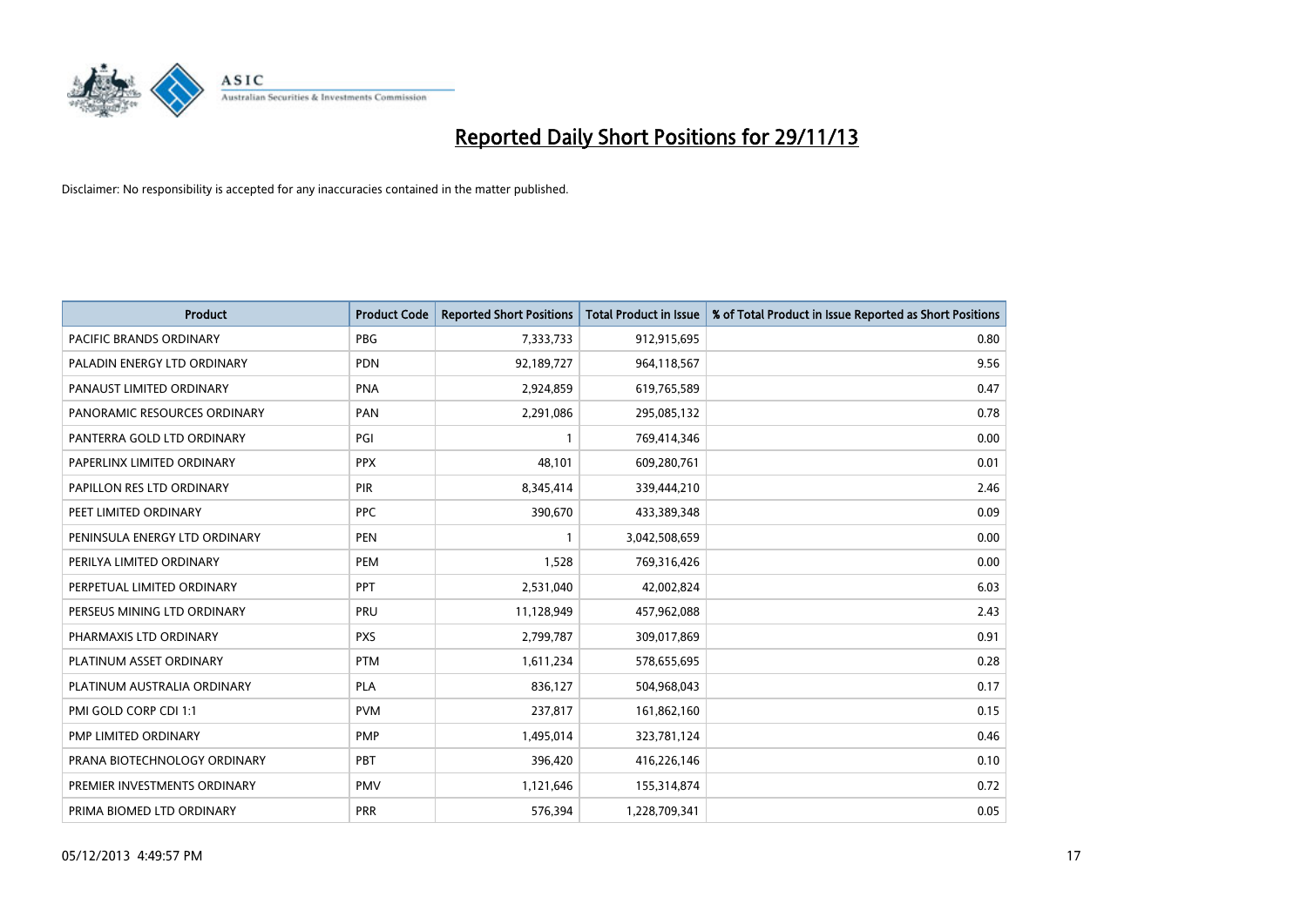

| <b>Product</b>                    | <b>Product Code</b> | <b>Reported Short Positions</b> | <b>Total Product in Issue</b> | % of Total Product in Issue Reported as Short Positions |
|-----------------------------------|---------------------|---------------------------------|-------------------------------|---------------------------------------------------------|
| PRIMARY HEALTH CARE ORDINARY      | <b>PRY</b>          | 18,653,589                      | 504,956,647                   | 3.69                                                    |
| PRIME MEDIA GRP LTD ORDINARY      | PRT                 | 1,354,711                       | 366,330,303                   | 0.37                                                    |
| PROGRAMMED ORDINARY               | <b>PRG</b>          | 186,376                         | 118,229,190                   | 0.16                                                    |
| <b>QANTAS AIRWAYS ORDINARY</b>    | QAN                 | 43,174,109                      | 2,196,330,250                 | 1.97                                                    |
| OBE INSURANCE GROUP ORDINARY      | <b>OBE</b>          | 15,466,013                      | 1,226,855,950                 | 1.26                                                    |
| ORXPHARMA LTD ORDINARY            | <b>QRX</b>          | 66,492                          | 157,285,606                   | 0.04                                                    |
| <b>QUBE HOLDINGS LTD ORDINARY</b> | <b>QUB</b>          | 11,017,383                      | 931,433,499                   | 1.18                                                    |
| RAMELIUS RESOURCES ORDINARY       | <b>RMS</b>          | 169,047                         | 364,440,380                   | 0.05                                                    |
| RAMSAY HEALTH CARE ORDINARY       | <b>RHC</b>          | 2,207,221                       | 202,081,252                   | 1.09                                                    |
| <b>RCR TOMLINSON ORDINARY</b>     | <b>RCR</b>          | 1,240,984                       | 136,696,590                   | 0.91                                                    |
| <b>REA GROUP ORDINARY</b>         | <b>REA</b>          | 2,315,658                       | 131,714,699                   | 1.76                                                    |
| <b>RECKON LIMITED ORDINARY</b>    | <b>RKN</b>          | 130,149                         | 126,913,066                   | 0.10                                                    |
| <b>RED 5 LIMITED ORDINARY</b>     | <b>RED</b>          | 170,219                         | 759,451,008                   | 0.02                                                    |
| <b>RED FORK ENERGY ORDINARY</b>   | <b>RFE</b>          | 4,759,871                       | 499,551,719                   | 0.95                                                    |
| REDBANK ENERGY LTD ORDINARY       | <b>AEJ</b>          | 13                              | 786,287                       | 0.00                                                    |
| REECE AUSTRALIA LTD. ORDINARY     | <b>REH</b>          | 436                             | 99,600,000                    | 0.00                                                    |
| REED RESOURCES LTD ORDINARY       | <b>RDR</b>          | 50,000                          | 523,453,895                   | 0.01                                                    |
| REGIS RESOURCES ORDINARY          | <b>RRL</b>          | 11,048,770                      | 497,965,884                   | 2.22                                                    |
| RESMED INC CDI 10:1               | <b>RMD</b>          | 15,371,082                      | 1,420,542,770                 | 1.08                                                    |
| <b>RESOLUTE MINING ORDINARY</b>   | <b>RSG</b>          | 10,282,000                      | 640,994,224                   | 1.60                                                    |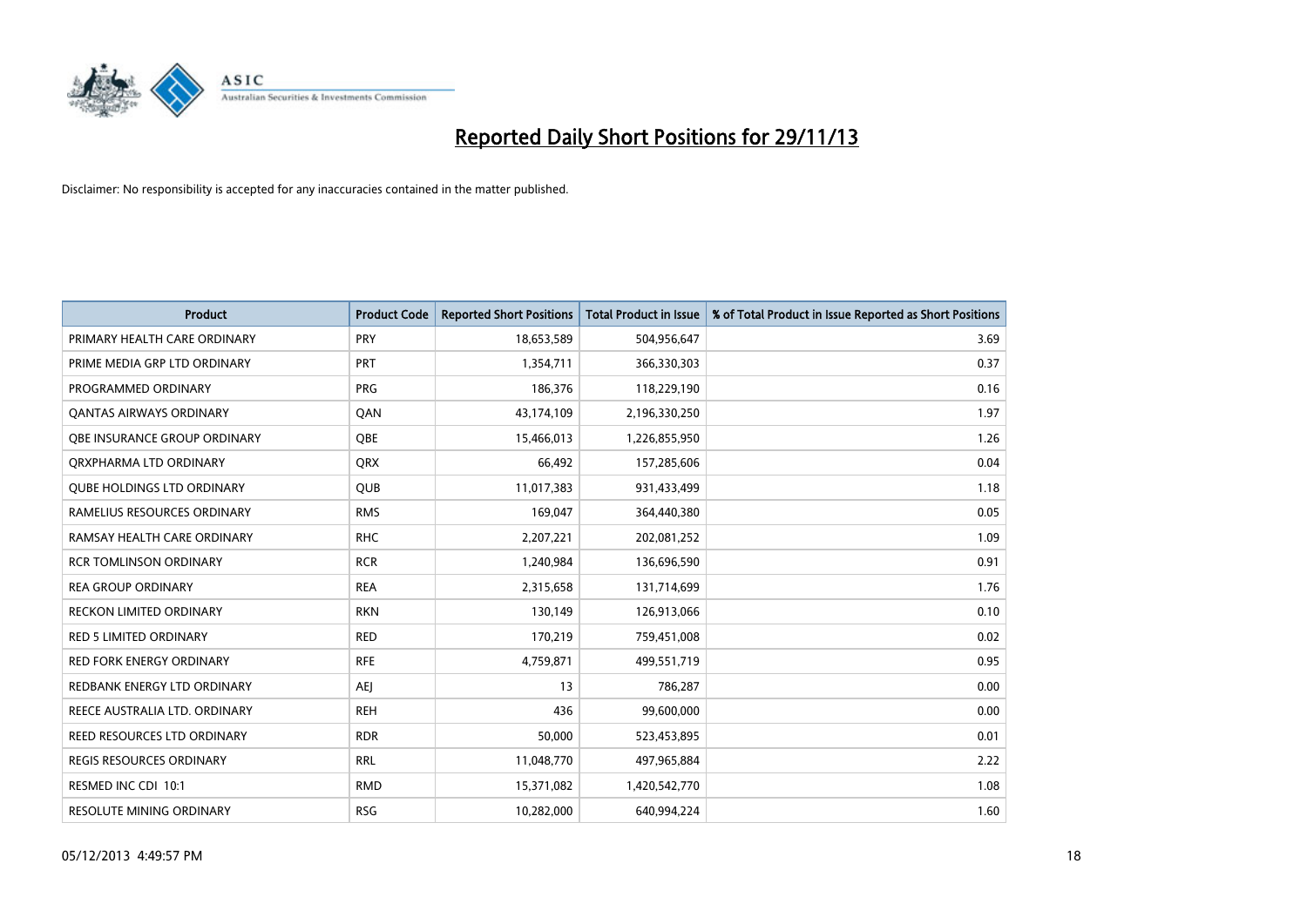

| <b>Product</b>                        | <b>Product Code</b> | <b>Reported Short Positions</b> | <b>Total Product in Issue</b> | % of Total Product in Issue Reported as Short Positions |
|---------------------------------------|---------------------|---------------------------------|-------------------------------|---------------------------------------------------------|
| RESOURCE EQUIP LTD ORDINARY           | <b>ROL</b>          | 5.000                           | 249,065,471                   | 0.00                                                    |
| <b>RESOURCE GENERATION ORDINARY</b>   | <b>RES</b>          | 224,300                         | 569,396,004                   | 0.04                                                    |
| <b>RETAIL FOOD GROUP ORDINARY</b>     | <b>RFG</b>          | 3,259,672                       | 142,706,772                   | 2.28                                                    |
| REX MINERALS LIMITED ORDINARY         | <b>RXM</b>          | 2,096,497                       | 188,907,284                   | 1.11                                                    |
| <b>RHG LIMITED ORDINARY</b>           | <b>RHG</b>          | 1,085                           | 308,483,177                   | 0.00                                                    |
| <b>RIALTO ENERGY ORDINARY</b>         | <b>RIA</b>          | 41                              | 1,155,765,100                 | 0.00                                                    |
| RIDLEY CORPORATION ORDINARY           | <b>RIC</b>          | 121,364                         | 307,817,071                   | 0.04                                                    |
| RIO TINTO LIMITED ORDINARY            | <b>RIO</b>          | 4,348,223                       | 435,758,720                   | 1.00                                                    |
| ROBUST RESOURCES ORDINARY             | <b>ROL</b>          | 3,750                           | 102,830,646                   | 0.00                                                    |
| ROC OIL COMPANY ORDINARY              | <b>ROC</b>          | 1,236,028                       | 686,461,740                   | 0.18                                                    |
| ROYAL WOLF HOLDINGS ORDINARY          | <b>RWH</b>          | 189,393                         | 100,387,052                   | 0.19                                                    |
| RURALCO HOLDINGS ORDINARY             | <b>RHL</b>          | 1,408                           | 55,019,284                    | 0.00                                                    |
| SAI GLOBAL LIMITED ORDINARY           | SAI                 | 7,157,859                       | 210,730,820                   | 3.40                                                    |
| SALMAT LIMITED ORDINARY               | <b>SLM</b>          | 998                             | 159,812,799                   | 0.00                                                    |
| SAMSON OIL & GAS LTD ORDINARY         | SSN                 | 1,762,000                       | 2,547,627,193                 | 0.07                                                    |
| SANDFIRE RESOURCES ORDINARY           | <b>SFR</b>          | 1,311,205                       | 155,640,968                   | 0.84                                                    |
| SANTOS LTD ORDINARY                   | <b>STO</b>          | 5,833,921                       | 970,209,622                   | 0.60                                                    |
| SARACEN MINERAL ORDINARY              | <b>SAR</b>          | 2,619,002                       | 595,263,186                   | 0.44                                                    |
| SCA PROPERTY GROUP STAPLED SECURITIES | <b>SCP</b>          | 35,658,860                      | 642,417,140                   | 5.55                                                    |
| SEDGMAN LIMITED ORDINARY              | SDM                 | 358,343                         | 223,224,636                   | 0.16                                                    |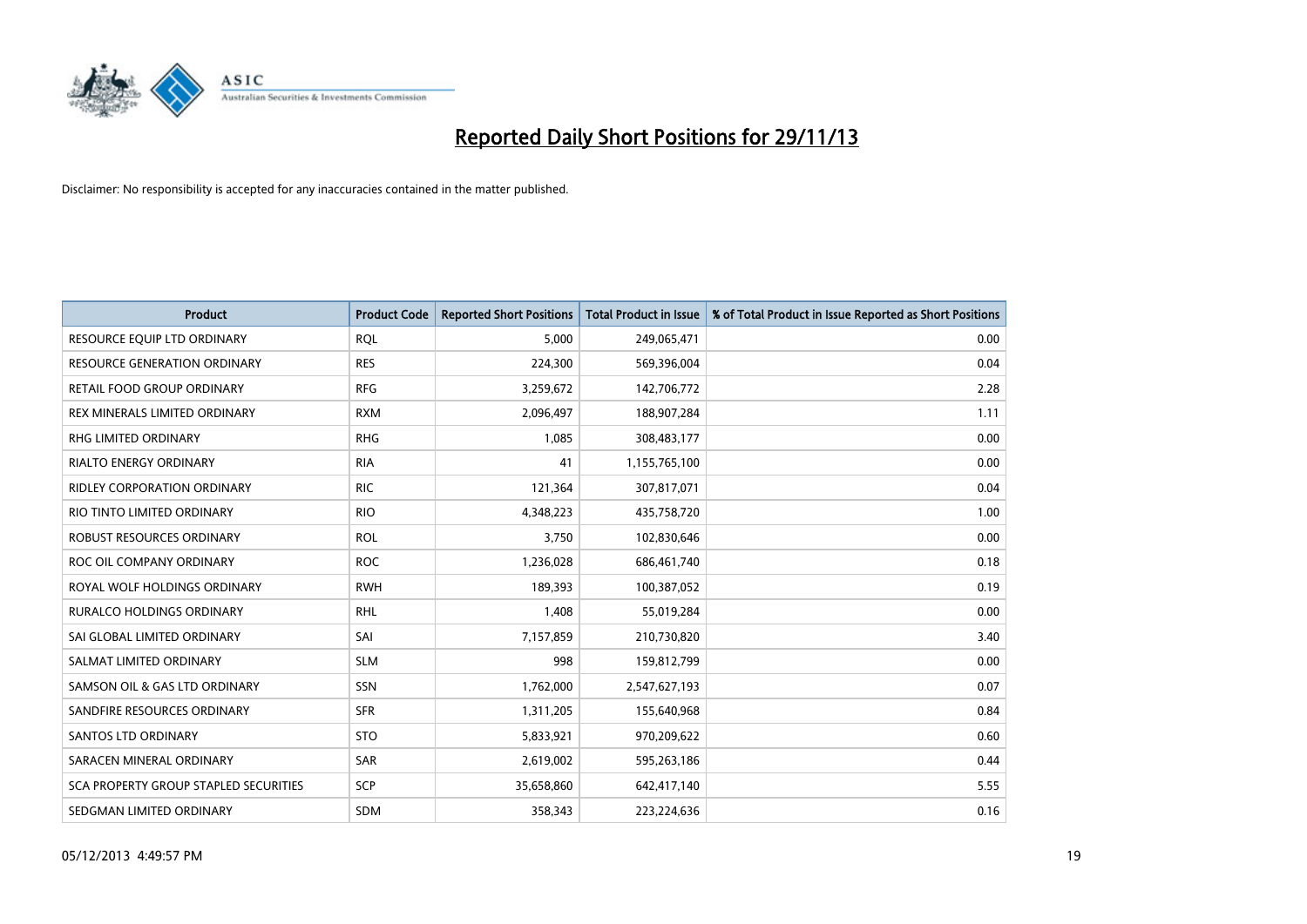

| <b>Product</b>                           | <b>Product Code</b> | <b>Reported Short Positions</b> | <b>Total Product in Issue</b> | % of Total Product in Issue Reported as Short Positions |
|------------------------------------------|---------------------|---------------------------------|-------------------------------|---------------------------------------------------------|
| SEEK LIMITED ORDINARY                    | <b>SEK</b>          | 13,632,823                      | 339,132,780                   | 4.02                                                    |
| SELECT HARVESTS ORDINARY                 | <b>SHV</b>          | 41,613                          | 57,815,720                    | 0.07                                                    |
| SENEX ENERGY LIMITED ORDINARY            | <b>SXY</b>          | 6,775,662                       | 1,144,008,917                 | 0.59                                                    |
| SERVICE STREAM ORDINARY                  | <b>SSM</b>          | 100                             | 284,443,570                   | 0.00                                                    |
| SEVEN GROUP HOLDINGS ORDINARY            | <b>SVW</b>          | 4,670,832                       | 308,160,281                   | 1.52                                                    |
| SEVEN WEST MEDIA LTD ORDINARY            | <b>SWM</b>          | 6,683,664                       | 999,160,872                   | 0.67                                                    |
| SIGMA PHARMACEUTICAL ORDINARY            | <b>SIP</b>          | 2,577,373                       | 1,125,275,419                 | 0.23                                                    |
| SILEX SYSTEMS ORDINARY                   | <b>SLX</b>          | 2,669,225                       | 170,297,752                   | 1.57                                                    |
| SILVER CHEF LIMITED ORDINARY             | SIV                 | 2,765                           | 29,333,629                    | 0.01                                                    |
| SILVER LAKE RESOURCE ORDINARY            | <b>SLR</b>          | 19,820,177                      | 437,594,758                   | 4.53                                                    |
| SIMS METAL MGMT LTD ORDINARY             | SGM                 | 12,494,627                      | 204, 345, 727                 | 6.11                                                    |
| SINGAPORE TELECOMM. CHESS DEPOSITARY INT | SGT                 | 3,008,516                       | 155,334,918                   | 1.94                                                    |
| SINO GAS ENERGY ORDINARY                 | SEH                 | 600,000                         | 1,263,742,754                 | 0.05                                                    |
| SIRIUS RESOURCES NL ORDINARY             | <b>SIR</b>          | 9,092,115                       | 261,930,167                   | 3.47                                                    |
| SIRTEX MEDICAL ORDINARY                  | <b>SRX</b>          | 466,384                         | 56,108,439                    | 0.83                                                    |
| SKILLED GROUP LTD ORDINARY               | <b>SKE</b>          | 5,360,517                       | 233,871,364                   | 2.29                                                    |
| SKY NETWORK ORDINARY                     | <b>SKT</b>          | 84,859                          | 389,139,785                   | 0.02                                                    |
| SKYCITY ENT GRP LTD ORDINARY             | <b>SKC</b>          | 138,492                         | 580,016,676                   | 0.02                                                    |
| <b>SLATER &amp; GORDON ORDINARY</b>      | SGH                 | 64,776                          | 202,186,821                   | 0.03                                                    |
| SMS MANAGEMENT. ORDINARY                 | SMX                 | 3,842,518                       | 70,099,763                    | 5.48                                                    |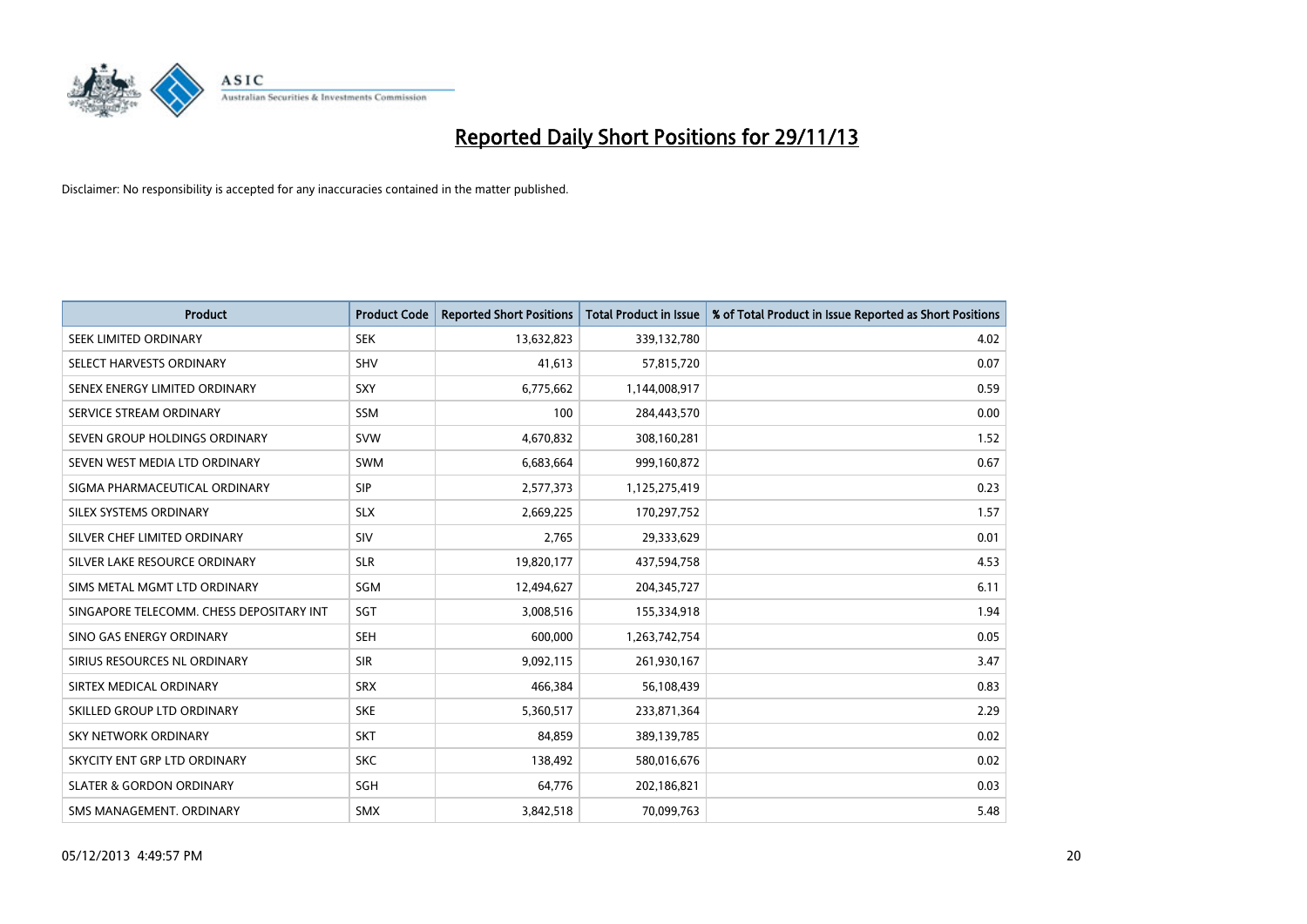

| <b>Product</b>                           | <b>Product Code</b> | <b>Reported Short Positions</b> | <b>Total Product in Issue</b> | % of Total Product in Issue Reported as Short Positions |
|------------------------------------------|---------------------|---------------------------------|-------------------------------|---------------------------------------------------------|
| SONIC HEALTHCARE ORDINARY                | <b>SHL</b>          | 4,554,483                       | 400,511,056                   | 1.14                                                    |
| SOUL PATTINSON (W.H) ORDINARY            | SOL                 | 92,069                          | 239,395,320                   | 0.04                                                    |
| SOUTH BOULDER MINES ORDINARY             | <b>STB</b>          | 1                               | 127,952,826                   | 0.00                                                    |
| SOVEREIGN METALS ORDINARY                | <b>SVM</b>          | 10,000                          | 79,090,328                    | 0.01                                                    |
| SP AUSNET STAPLED SECURITIES             | SPN                 | 42,950,136                      | 3,376,325,523                 | 1.27                                                    |
| SPARK INFRASTRUCTURE STAPLED NOTE & UNIT | SKI                 | 50,422,383                      | 1,326,734,264                 | 3.80                                                    |
| SPDR 200 FUND ETF UNITS                  | <b>STW</b>          | 114,363                         | 43,778,688                    | 0.26                                                    |
| SPDR 200 RESOURCES ETF UNITS             | <b>OZR</b>          | 66,188                          | 1,501,132                     | 4.41                                                    |
| SPDR SMALL ORDS ETF UNITS                | SSO                 | 199,018                         | 800,855                       | 24.85                                                   |
| SPECIALTY FASHION ORDINARY               | <b>SFH</b>          | 50,051                          | 192,236,121                   | 0.03                                                    |
| ST BARBARA LIMITED ORDINARY              | SBM                 | 16,514,990                      | 488,074,077                   | 3.38                                                    |
| STARPHARMA HOLDINGS ORDINARY             | <b>SPL</b>          | 14,775,702                      | 284,164,948                   | 5.20                                                    |
| STEADFAST GROUP LTD ORDINARY             | <b>SDF</b>          | 788,570                         | 500,971,408                   | 0.16                                                    |
| STHN CROSS MEDIA ORDINARY                | <b>SXL</b>          | 9,062,199                       | 705,099,800                   | 1.29                                                    |
| STOCKLAND UNITS/ORD STAPLED              | SGP                 | 9,790,464                       | 2,305,750,747                 | 0.42                                                    |
| STRAITS RES LTD. ORDINARY                | SRO                 | 31,522                          | 1,164,150,159                 | 0.00                                                    |
| STRIKE ENERGY LTD ORDINARY               | <b>STX</b>          | 5,000                           | 706,519,664                   | 0.00                                                    |
| <b>STW COMMUNICATIONS ORDINARY</b>       | SGN                 | 910,986                         | 403,828,512                   | 0.23                                                    |
| SUNCORP GROUP LTD ORDINARY               | <b>SUN</b>          | 4,609,709                       | 1,286,600,980                 | 0.36                                                    |
| SUNDANCE ENERGY ORDINARY                 | <b>SEA</b>          | 720,303                         | 462,611,982                   | 0.16                                                    |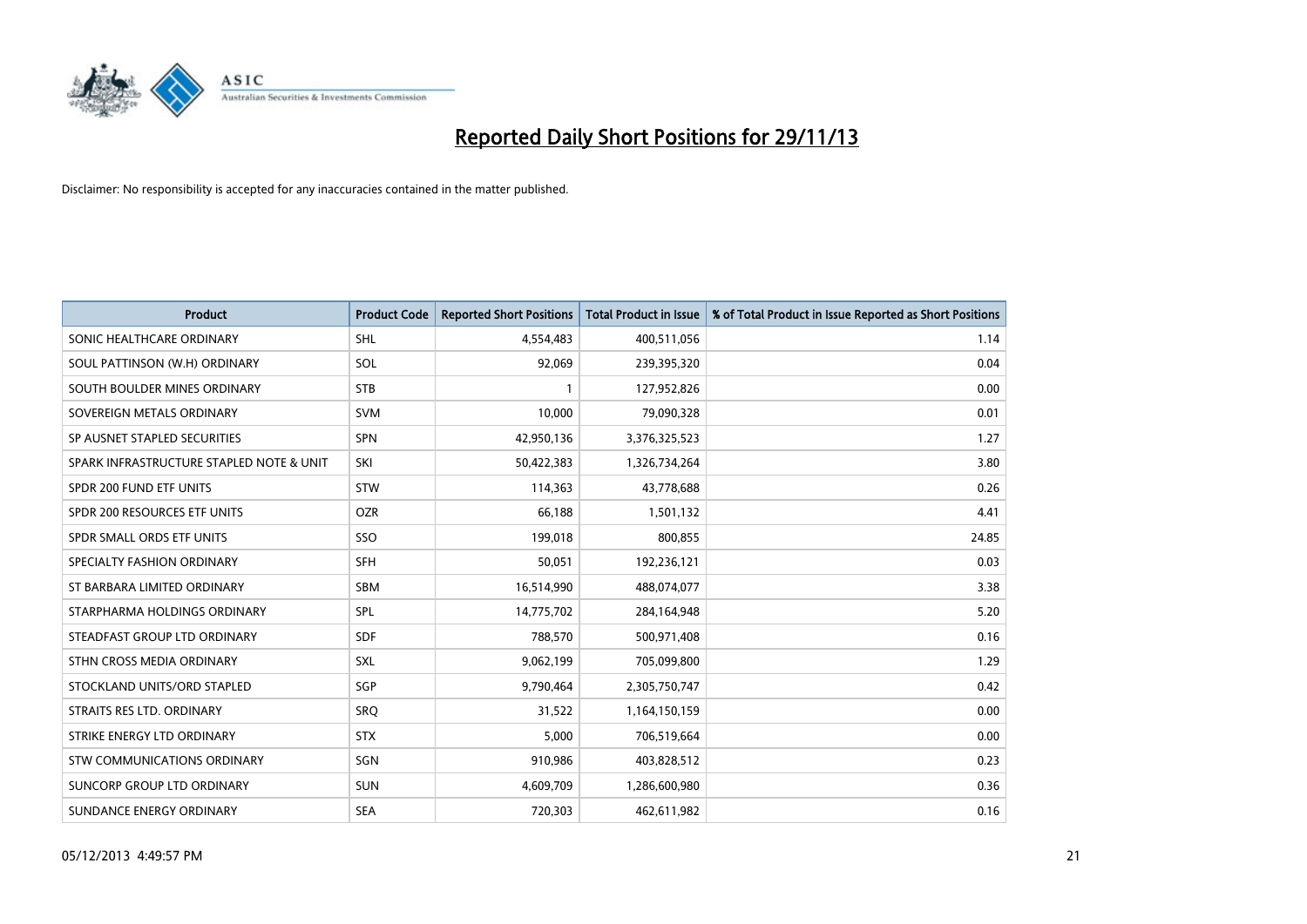

| <b>Product</b>                   | <b>Product Code</b> | <b>Reported Short Positions</b> | <b>Total Product in Issue</b> | % of Total Product in Issue Reported as Short Positions |
|----------------------------------|---------------------|---------------------------------|-------------------------------|---------------------------------------------------------|
| SUNDANCE RESOURCES ORDINARY      | <b>SDL</b>          | 58,567,051                      | 3,073,110,985                 | 1.91                                                    |
| SUNLAND GROUP LTD ORDINARY       | <b>SDG</b>          | 71,282                          | 181,710,087                   | 0.04                                                    |
| SUPER RET REP LTD ORDINARY       | SUL                 | 1,162,152                       | 196,731,620                   | 0.59                                                    |
| SYD AIRPORT STAPLEDUSPROH.DEFSET | SYDDA               | 19,451,618                      | 2,194,322,759                 | 0.89                                                    |
| SYRAH RESOURCES ORDINARY         | <b>SYR</b>          | 2,448,098                       | 148,410,123                   | 1.65                                                    |
| TABCORP HOLDINGS LTD ORDINARY    | <b>TAH</b>          | 20,505,222                      | 754,274,706                   | 2.72                                                    |
| TANAMI GOLD NL ORDINARY          | <b>TAM</b>          | 679,474                         | 587,548,523                   | 0.12                                                    |
| TANAMI GOLD NL RIGHTS 11-DEC-13  | <b>TAMRA</b>        | 178,878                         | 587,548,523                   | 0.03                                                    |
| TAP OIL LIMITED ORDINARY         | <b>TAP</b>          | 193,532                         | 241,608,606                   | 0.08                                                    |
| TASSAL GROUP LIMITED ORDINARY    | <b>TGR</b>          | 21,476                          | 146,507,029                   | 0.01                                                    |
| TATTS GROUP LTD ORDINARY         | <b>TTS</b>          | 10,513,645                      | 1,417,117,821                 | 0.74                                                    |
| <b>TECHNOLOGY ONE ORDINARY</b>   | <b>TNE</b>          | 5,056                           | 307,245,955                   | 0.00                                                    |
| TELECOM CORPORATION ORDINARY     | <b>TEL</b>          | 6,951,860                       | 1,824,093,017                 | 0.38                                                    |
| TELSTRA CORPORATION, ORDINARY    | <b>TLS</b>          | 10,583,878                      | 12,443,074,357                | 0.09                                                    |
| TEN NETWORK HOLDINGS ORDINARY    | <b>TEN</b>          | 147,860,928                     | 2,586,970,845                 | 5.72                                                    |
| TERANGA GOLD CORP CDI 1:1        | <b>TGZ</b>          | 3,819                           | 171,381,816                   | 0.00                                                    |
| TFS CORPORATION LTD ORDINARY     | <b>TFC</b>          | 125,298                         | 282,157,408                   | 0.04                                                    |
| THE REJECT SHOP ORDINARY         | <b>TRS</b>          | 2,115,458                       | 28,826,248                    | 7.34                                                    |
| THORN GROUP LIMITED ORDINARY     | <b>TGA</b>          | 34,310                          | 148,897,155                   | 0.02                                                    |
| TIGER RESOURCES ORDINARY         | <b>TGS</b>          | 1,567,426                       | 774,770,269                   | 0.20                                                    |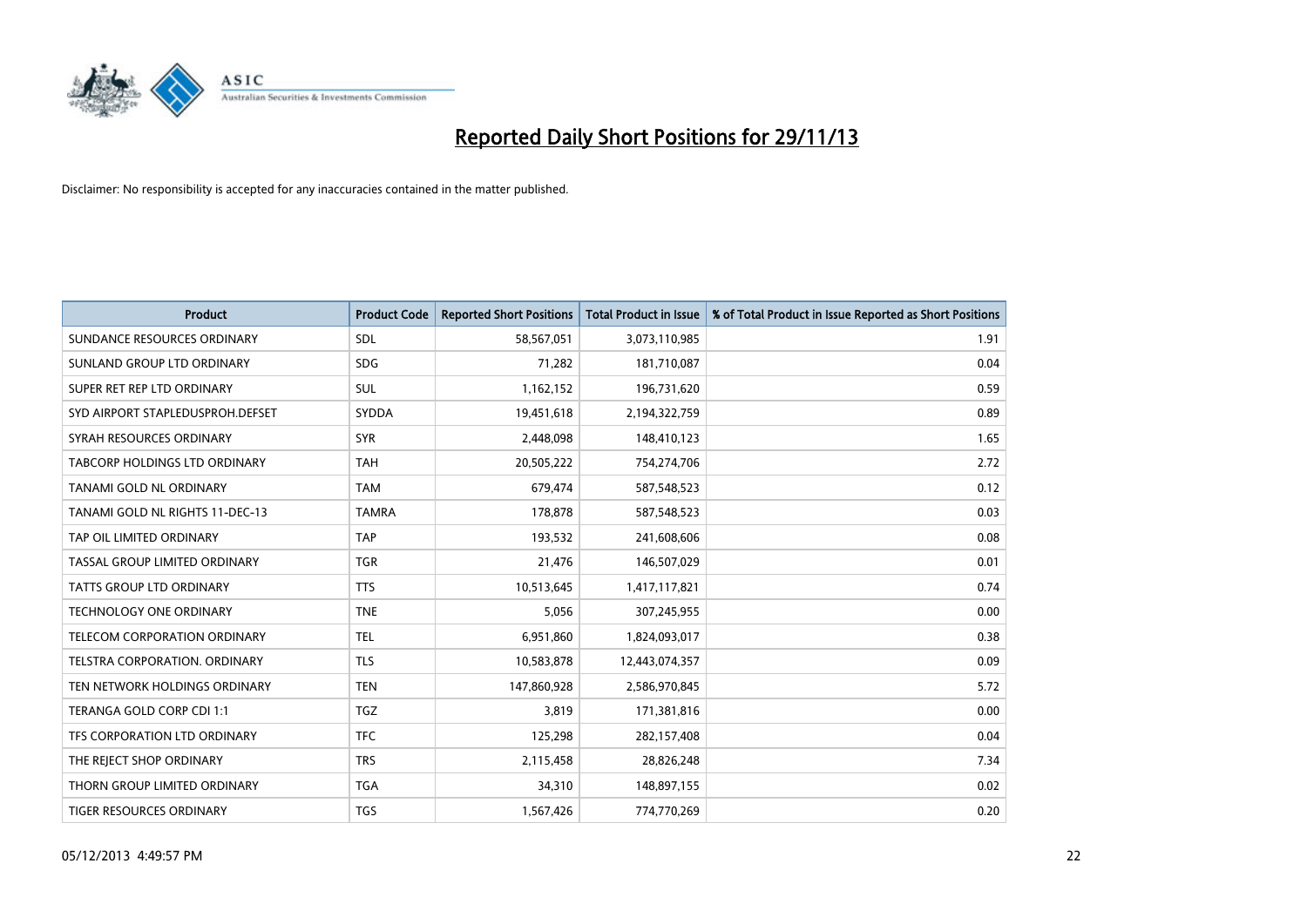

| <b>Product</b>                        | <b>Product Code</b> | <b>Reported Short Positions</b> | <b>Total Product in Issue</b> | % of Total Product in Issue Reported as Short Positions |
|---------------------------------------|---------------------|---------------------------------|-------------------------------|---------------------------------------------------------|
| TITAN ENERGY SERVICE ORDINARY         | <b>TTN</b>          | 3,228                           | 48,866,894                    | 0.01                                                    |
| TOLL HOLDINGS LTD ORDINARY            | <b>TOL</b>          | 25,810,471                      | 717,133,875                   | 3.60                                                    |
| TORO ENERGY LIMITED ORDINARY          | <b>TOE</b>          | 139,845                         | 1,481,936,676                 | 0.01                                                    |
| TOX FREE SOLUTIONS ORDINARY           | <b>TOX</b>          | 2,032,907                       | 133,242,359                   | 1.53                                                    |
| TPG TELECOM LIMITED ORDINARY          | <b>TPM</b>          | 2,512,074                       | 793,808,141                   | 0.32                                                    |
| <b>TRADE ME GROUP ORDINARY</b>        | <b>TME</b>          | 365,228                         | 396,261,129                   | 0.09                                                    |
| TRANSFIELD SERVICES ORDINARY          | <b>TSE</b>          | 44,627,568                      | 512,457,716                   | 8.71                                                    |
| TRANSPACIFIC INDUST. ORDINARY         | <b>TPI</b>          | 24,772,108                      | 1,578,563,490                 | 1.57                                                    |
| TRANSURBAN GROUP TRIPLE STAPLED SEC.  | <b>TCL</b>          | 2,177,764                       | 1,486,013,648                 | 0.15                                                    |
| <b>TREASURY GROUP ORDINARY</b>        | <b>TRG</b>          | 25,914                          | 23,070,755                    | 0.11                                                    |
| TREASURY WINE ESTATE ORDINARY         | <b>TWE</b>          | 35,595,184                      | 647,227,144                   | 5.50                                                    |
| TROY RESOURCES LTD ORDINARY           | <b>TRY</b>          | 432,560                         | 167,730,292                   | 0.26                                                    |
| TWENTY-FIRST FOX INC A NON-VOTING CDI | <b>FOXLV</b>        | 978,147                         | 11,899,532                    | 8.22                                                    |
| TWENTY-FIRST FOX INC B VOTING CDI     | <b>FOX</b>          | 423,262                         | 209,205,592                   | 0.20                                                    |
| UGL LIMITED ORDINARY                  | UGL                 | 17,792,296                      | 166,511,240                   | 10.69                                                   |
| UNILIFE CORPORATION CDI 6:1           | <b>UNS</b>          | 14,950                          | 284,039,004                   | 0.01                                                    |
| UXC LIMITED ORDINARY                  | <b>UXC</b>          | 995,006                         | 315,397,202                   | 0.32                                                    |
| <b>VENTURE MINERALS ORDINARY</b>      | <b>VMS</b>          | 193,000                         | 287,320,170                   | 0.07                                                    |
| <b>VILLAGE ROADSHOW LTD ORDINARY</b>  | <b>VRL</b>          | 305,945                         | 159,486,203                   | 0.19                                                    |
| VIRGIN AUS HLDG LTD ORDINARY          | VAH                 | 152,398,453                     | 3,330,437,000                 | 4.58                                                    |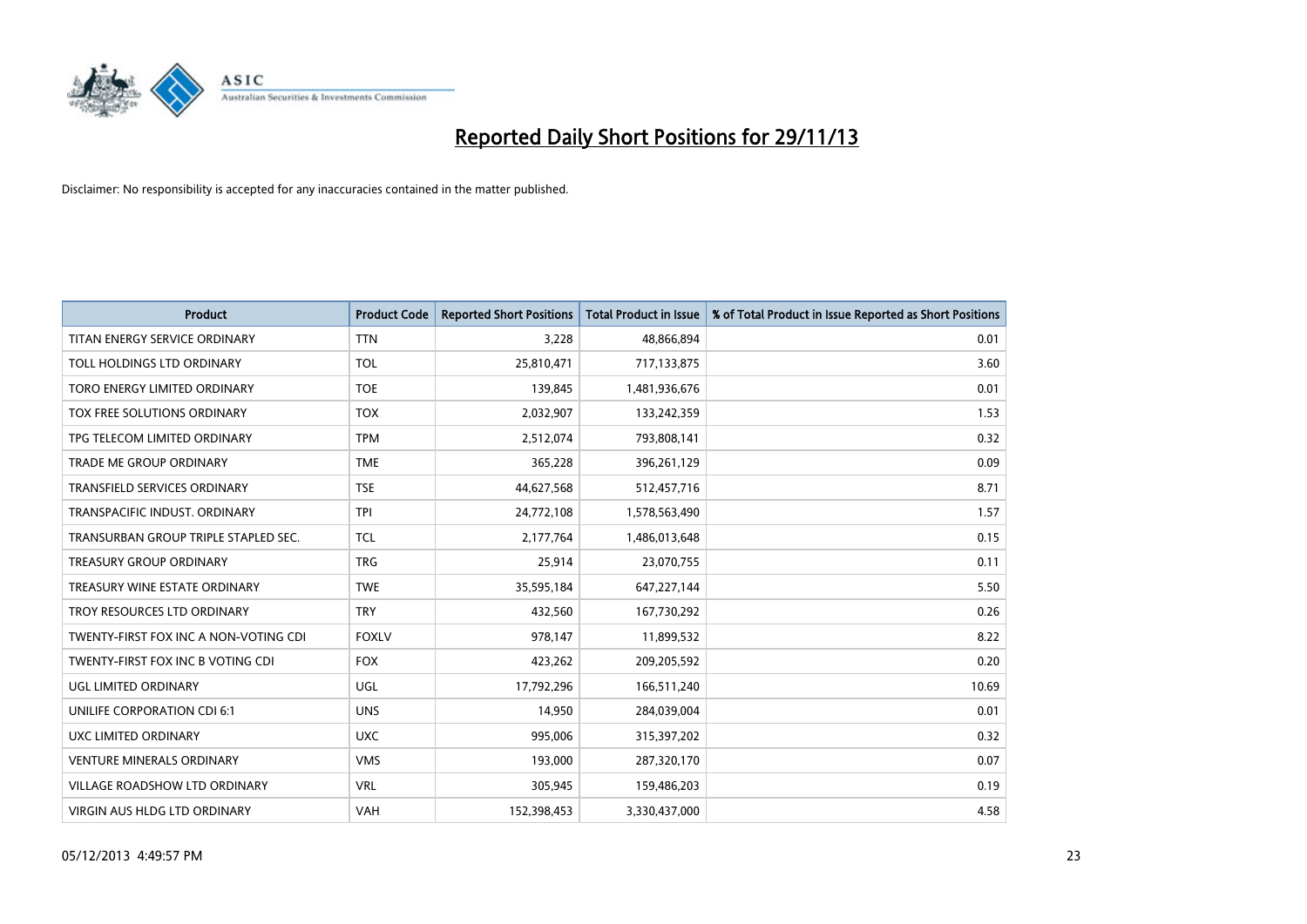

| <b>Product</b>                           | <b>Product Code</b> | <b>Reported Short Positions</b> | <b>Total Product in Issue</b> | % of Total Product in Issue Reported as Short Positions |
|------------------------------------------|---------------------|---------------------------------|-------------------------------|---------------------------------------------------------|
| <b>VIRTUS HEALTH LTD ORDINARY</b>        | <b>VRT</b>          | 167,053                         | 79,536,601                    | 0.21                                                    |
| VISION EYE INSTITUTE ORDINARY            | <b>VEI</b>          | 3,381,000                       | 160,759,740                   | 2.10                                                    |
| <b>VOCUS COMMS LTD ORDINARY</b>          | <b>VOC</b>          | 37,000                          | 80,630,790                    | 0.05                                                    |
| WARRNAMBOOL CHEESE ORDINARY              | <b>WCB</b>          | 39,999                          | 55,969,511                    | 0.07                                                    |
| <b>WATPAC LIMITED ORDINARY</b>           | <b>WTP</b>          | 190                             | 184,332,526                   | 0.00                                                    |
| WEBJET LIMITED ORDINARY                  | <b>WEB</b>          | 1,578,060                       | 79,397,959                    | 1.99                                                    |
| <b>WESFARMERS LIMITED ORDINARY</b>       | <b>WES</b>          | 32,851,133                      | 994,511,002                   | 3.30                                                    |
| WESFARMERS LIMITED PARTIALLY PROTECTED   | <b>WESN</b>         | 2,883,759                       | 148,763,746                   | 1.94                                                    |
| WESTERN AREAS LTD ORDINARY               | <b>WSA</b>          | 21,509,316                      | 196,862,806                   | 10.93                                                   |
| WESTERN DESERT RES. ORDINARY             | <b>WDR</b>          | 1,537,425                       | 491,031,910                   | 0.31                                                    |
| WESTFIELD GROUP ORD/UNIT STAPLED SEC     | <b>WDC</b>          | 7,363,076                       | 2,113,501,814                 | 0.35                                                    |
| <b>WESTFIELD RETAIL TST UNIT STAPLED</b> | <b>WRT</b>          | 31,819,597                      | 2,979,214,029                 | 1.07                                                    |
| WESTPAC BANKING CORP ORDINARY            | <b>WBC</b>          | 25,016,955                      | 3,109,048,309                 | 0.80                                                    |
| WHITE ENERGY COMPANY ORDINARY            | <b>WEC</b>          | 10,463                          | 322,974,494                   | 0.00                                                    |
| WHITEHAVEN COAL ORDINARY                 | <b>WHC</b>          | 67,095,487                      | 1,025,692,710                 | 6.54                                                    |
| WIDE BAY AUST LTD ORDINARY               | <b>WBB</b>          | 25,741                          | 36,238,600                    | 0.07                                                    |
| WINDIMURRA VANADIUM ORDINARY             | <b>WVL</b>          | 20,461                          | 19,284,366                    | 0.11                                                    |
| WOODSIDE PETROLEUM ORDINARY              | <b>WPL</b>          | 2,844,006                       | 823,910,657                   | 0.35                                                    |
| WOOLWORTHS LIMITED ORDINARY              | <b>WOW</b>          | 2,881,663                       | 1,254,416,497                 | 0.23                                                    |
| <b>WORLEYPARSONS LTD ORDINARY</b>        | <b>WOR</b>          | 4,520,497                       | 243,480,720                   | 1.86                                                    |